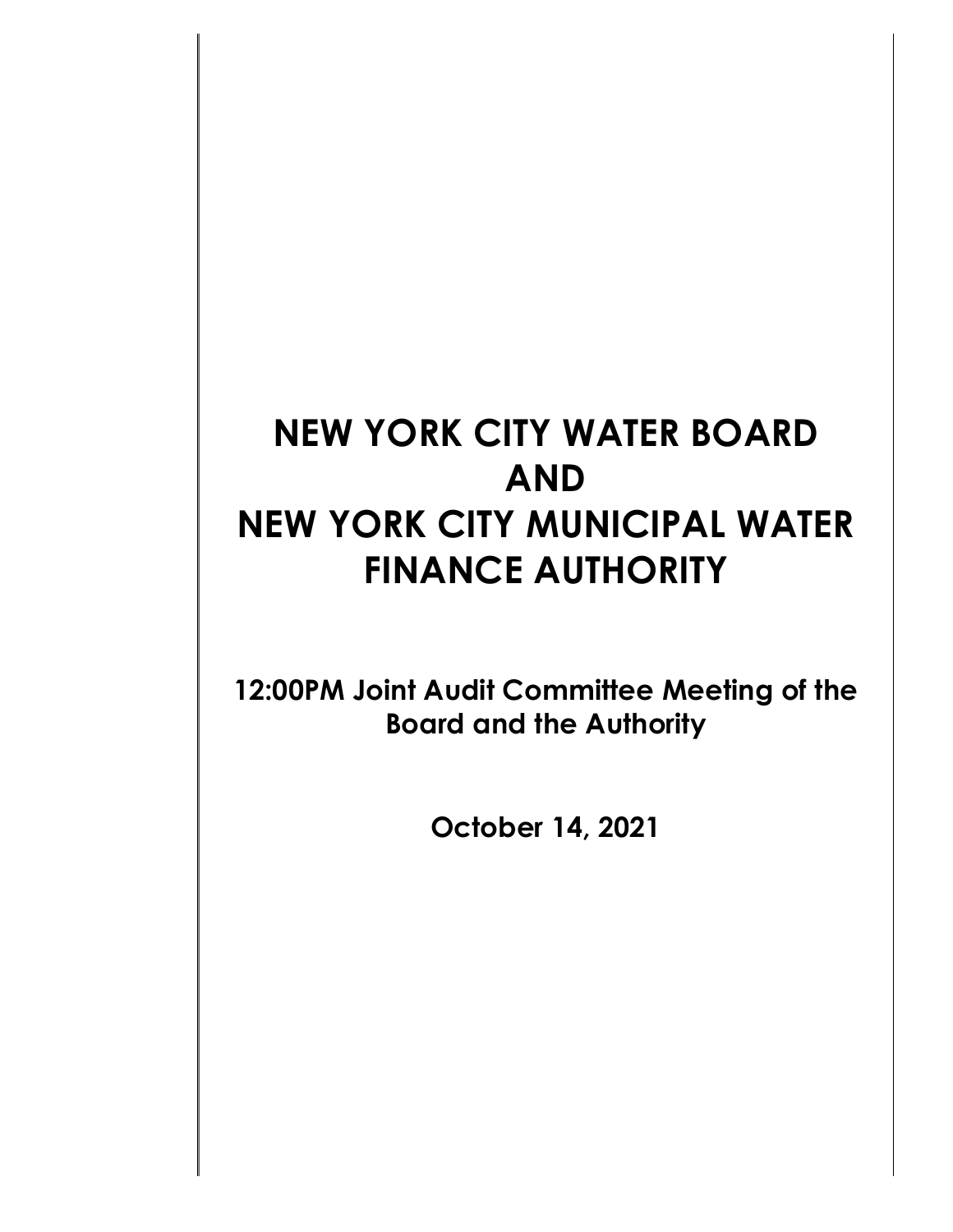| $\mathbf 1$    | 1200 Joint Audit Committee Meeting 2                                                                      |
|----------------|-----------------------------------------------------------------------------------------------------------|
| $\mathbf{2}$   | [START RECORDING]                                                                                         |
| 3              | DEB: Okay, so it is noon, so I am just                                                                    |
| 4              | going to make sure we have everyone that we need                                                          |
| 5              | on the line before we get started. So I heard                                                             |
| 6              | Max, and Alfonso. Is Marc Shaw on? Selvin                                                                 |
| $\overline{7}$ | Southwell? Jonathan Goldin?                                                                               |
| $\,8\,$        | MR. GOLDIN: Yes, I'm here.                                                                                |
| $\mathsf 9$    | DEB: Great. Adam Freed?                                                                                   |
| 10             | MR. ADAM FREED: Here.                                                                                     |
| 11             | DEB: Great, so won't you give Mark and                                                                    |
| 12             | Selvin a couple of more minutes. I heard Omar                                                             |
| 13             | already. Bob Balducci?                                                                                    |
| 14             | MR. BALDUCCI: Bob is on.                                                                                  |
| 15             | DEB: Great. I see Olga. Nicholas from                                                                     |
| 16             | Grant Thornton?                                                                                           |
| 17             | NICHOLAS: I'm here, good morning.                                                                         |
| 18             | DEB: Okay.                                                                                                |
| 19             | OLGA: Good afternoon.                                                                                     |
| 20             | MR. JOE MURIN: And Deb you also have from                                                                 |
| 21             | DEP, it's myself Joe Murin, Cecil McMaster for                                                            |
| 22             | BIT and Loncey Conyers for miscellaneous revenue                                                          |
| 23             | and expense.                                                                                              |
| 24             | All right. Thank you, Joe.<br>DEB:                                                                        |
| 25             | MR. WOMACK: And Deb, David's on.                                                                          |
|                | <b>Ubiqus</b><br>61 Broadway - Suite 1400 - New York, NY 10006<br>Phone: 212-346-6666 * Fax: 888-412-3655 |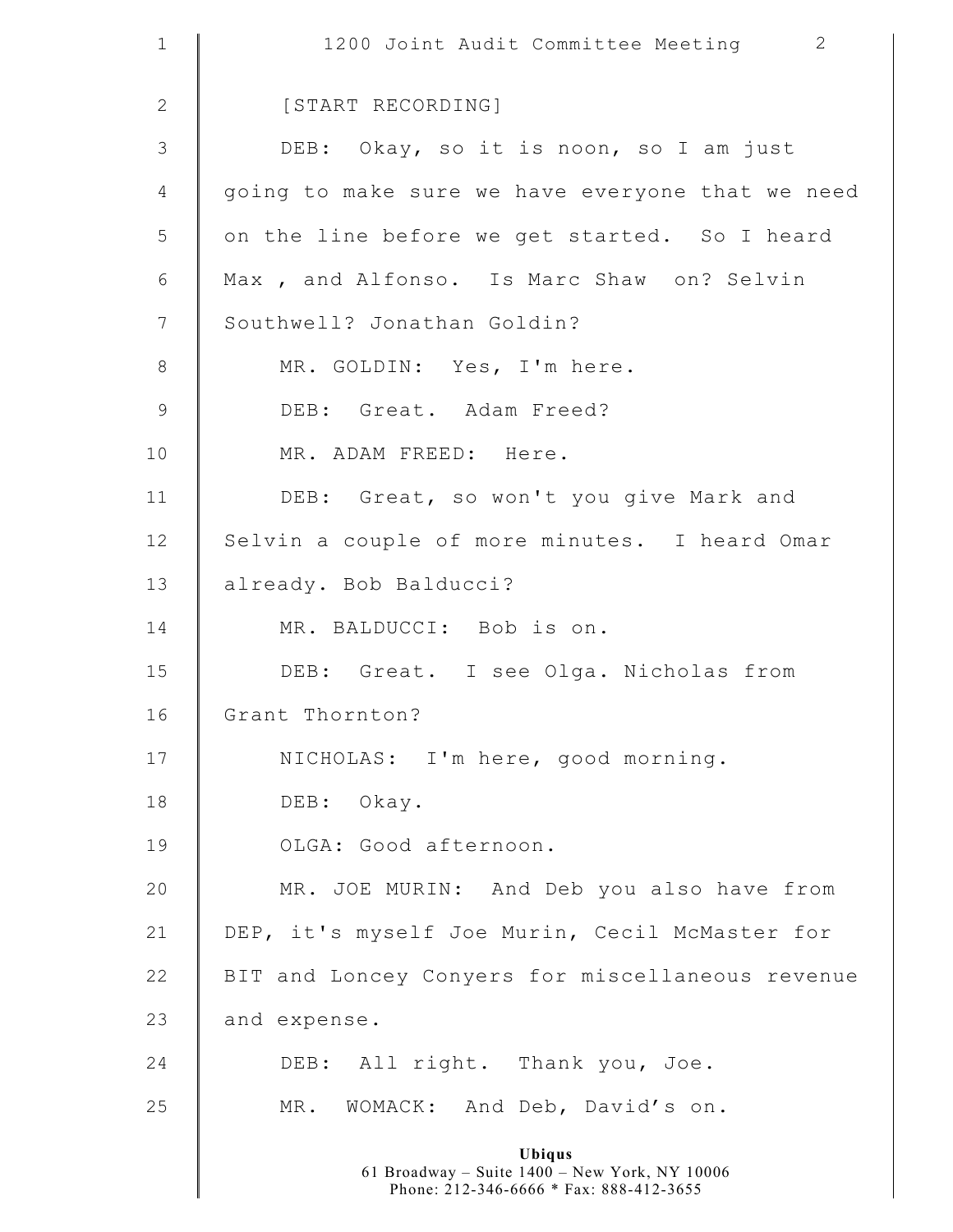| $\mathbf 1$    | $\mathcal{S}$<br>1200 Joint Audit Committee Meeting            |
|----------------|----------------------------------------------------------------|
| $\mathbf{2}$   | DEB: Right.                                                    |
| 3              | MR. ALFONSO CARNEY: It's Carney. I'm going                     |
| $\overline{4}$ | to mute until there's a need for me to talk.                   |
| 5              | There's background noise and I can't avoid it.                 |
| 6              | DEB: Okay. Thanks Alfonso. Have Selvin                         |
| $\overline{7}$ | Southwell, or Marc Shaw joined? Okay. We'll                    |
| $\,8\,$        | just give him a couple more minutes. We do have                |
| 9              | a forum so we could start without them. I just                 |
| 10             | want to give them a couple more minutes. I will                |
| 11             | check them with the e-mail. Oh, Marc, I see                    |
| 12             | you.                                                           |
| 13             | MR. MARC SHAW: Hi.                                             |
| 14             | DEB: Hi. Good Afternoon. Okay. So I                            |
| 15             | think we are just waiting on Selvin Southwell.                 |
| 16             | I'm going to send him a very quick e-mail and if               |
| 17             | he's not joined by 12:05, I think we can get                   |
| 18             | started. I've started the back-up recording,                   |
| 19             | table 10, could you turn on the team's                         |
| 20             | recording?                                                     |
| 21             | AUTOMATED FEMALE SPEAKER: This meeting is                      |
| 22             | being recorded and are transcribed.                            |
| 23             | DEB: Selvin, have you joined? Okay, why                        |
| 24             | don't we go live and get started. I've e-mailed                |
| 25             | Selvin so hopefully he'll be able to join                      |
|                | <b>Ubiqus</b><br>61 Broadway - Suite 1400 - New York, NY 10006 |

Phone: 212-346-6666 \* Fax: 888-412-3655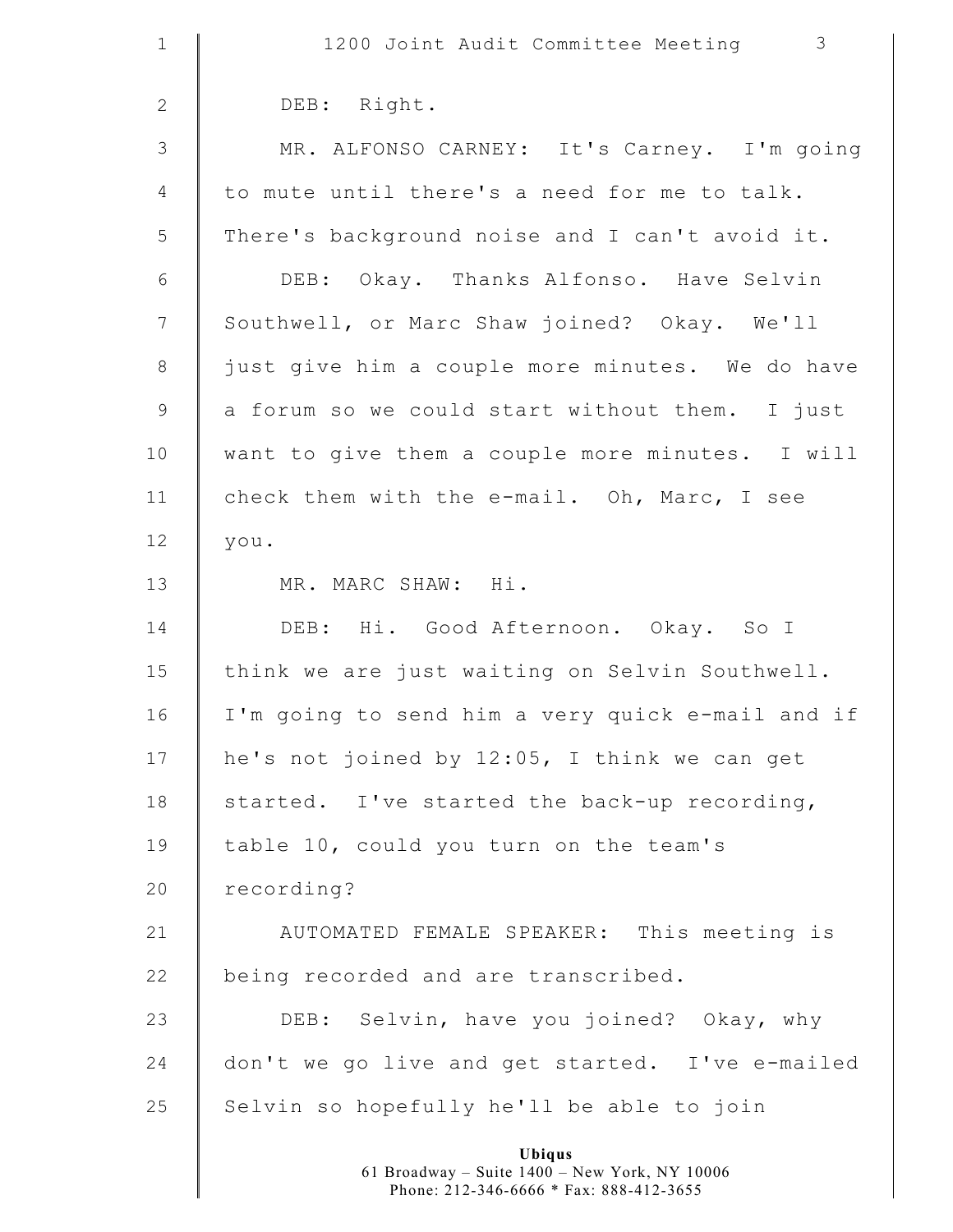| $\mathbf{1}$    | 1200 Joint Audit Committee Meeting<br>4                        |
|-----------------|----------------------------------------------------------------|
| 2               | shortly. Max, I will turn it over to you.                      |
| $\mathfrak{Z}$  | MR. VON HOLLWEG: All right. Good                               |
| 4               | afternoon, everyone. I'm Max Von Hollweg, the                  |
| 5               | chair of the joint audit committee of the New                  |
| $\epsilon$      | York City Municipal Water Finance Authority, New               |
| $7\phantom{.0}$ | York City Water Board. I'd like to ask everyone                |
| 8               | to keep their phones muted unless they're                      |
| $\mathsf 9$     | speaking through it, you know that background                  |
| 10              | and the noise issue. I'll now call the order of                |
| 11              | the joint audit committee meeting and ask for                  |
| 12              | the row to be called. Deb, if you could call                   |
| 13              | the roll, please.                                              |
| 14              | DEB: Conducting the roll call. Max Von                         |
| 15              | Hollweg.                                                       |
| 16              | MR. VON HOLLWEG: I'm here.                                     |
| 17              | DEB: Alfonso Carney?                                           |
| 18              | MR. CARNEY: Present.                                           |
| 19              | DEB: Marc Shaw?                                                |
| 20              | MR. SHAW: Here.                                                |
| 21              | DEB: Adam Freed?                                               |
| 22              | MR. FREED: Here.                                               |
| 23              | DEB: Jonathan Goldin?                                          |
| 24              | MR. JONATHAN GOLDIN: Here.                                     |
| 25              | DEB: Selvin Southwell? We have a quorum.                       |
|                 | <b>Ubiqus</b><br>61 Broadway - Suite 1400 - New York, NY 10006 |

Phone: 212-346-6666 \* Fax: 888-412-3655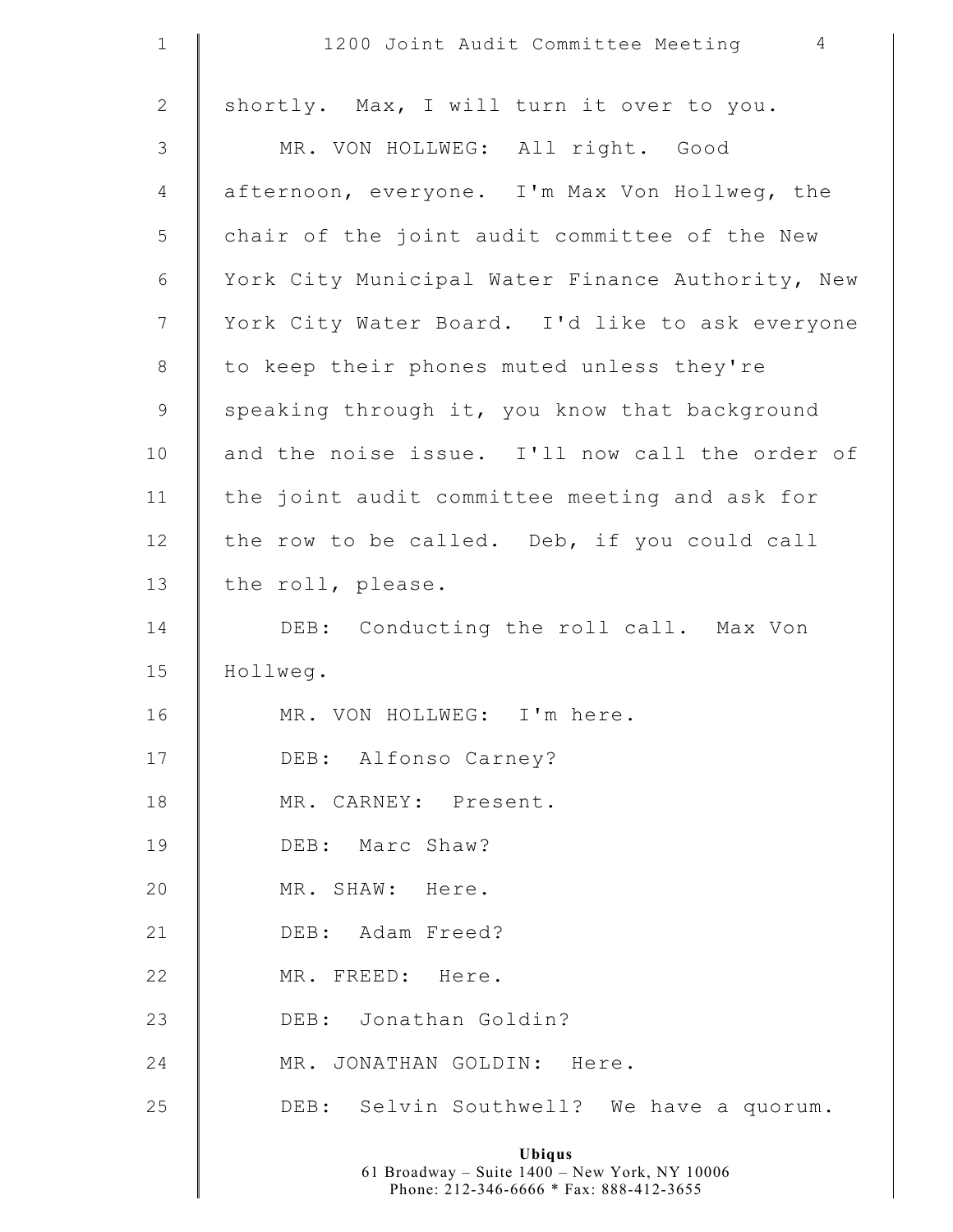| $\mathbf 1$    | 1200 Joint Audit Committee Meeting 5                                                                      |
|----------------|-----------------------------------------------------------------------------------------------------------|
| $\mathbf{2}$   | MR. VON HOLLWEG: Great. Thanks, everyone.                                                                 |
| $\mathsf 3$    | As usual, the first order of business we have is                                                          |
| $\overline{4}$ | for resolution to approve the minutes of our                                                              |
| 5              | last meeting on May 11th of 2021. The minutes                                                             |
| 6              | have been circulated to everyone's review. I                                                              |
| $\overline{7}$ | would ask if anyone has any comments or                                                                   |
| $\,8\,$        | corrections to those minutes, and also ask if we                                                          |
| $\mathsf 9$    | could have a-someone could move the resolution                                                            |
| 10             | and the seconds?                                                                                          |
| 11             | MR. CARNEY: Seconds.                                                                                      |
| 12             | MR. VON HOLLWEG: And again, any last                                                                      |
| 13             | request for any comments or corrections to the                                                            |
| 14             | minutes that have been circulated? Hearing                                                                |
| 15             | none, I'll want to call the roll for a vote.                                                              |
| 16             | Mr. Carney how do you vote?                                                                               |
| 17             | MR. CARNEY: Approve.                                                                                      |
| 18             | MR. VON HOLLWEG: Mr. Southwell how do<br>you                                                              |
| 19             | vote? Selvin-did he join yet?                                                                             |
| 20             | DEB: (Interposing) No, I don't think he                                                                   |
| 21             | joined yet.                                                                                               |
| 22             | MR. VON HOLLWEG: I see. Mr. Freed?                                                                        |
| 23             | MR. FREED: Approve.                                                                                       |
| 24             | MR. VON HOLLWEG: Mr. GOLDIN?                                                                              |
| 25             | MR. GOLDIN: Approve.                                                                                      |
|                | <b>Ubiqus</b><br>61 Broadway - Suite 1400 - New York, NY 10006<br>Phone: 212-346-6666 * Fax: 888-412-3655 |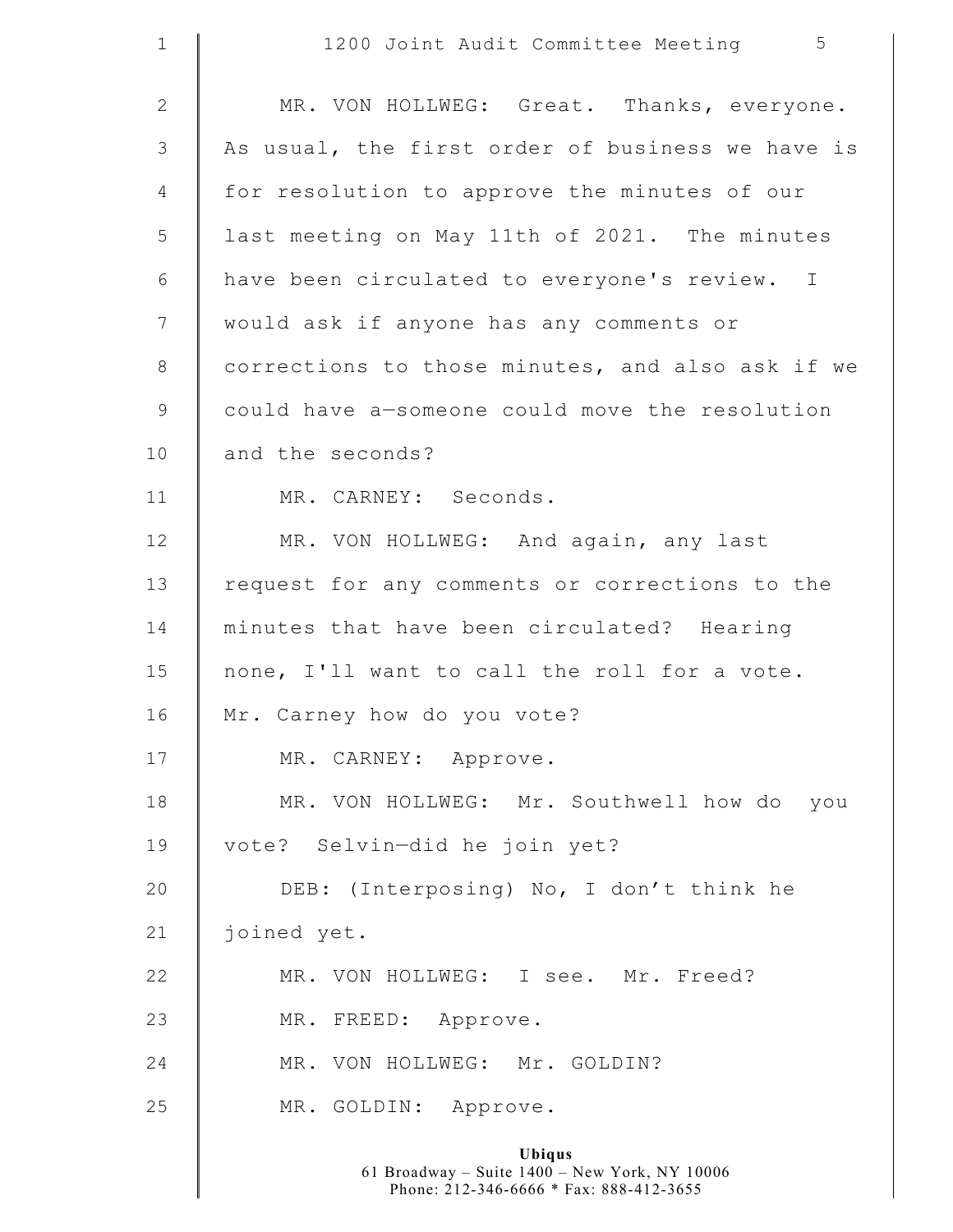| $\mathbf 1$     | 1200 Joint Audit Committee Meeting<br>6          |
|-----------------|--------------------------------------------------|
| $\mathbf{2}$    | MR. VON HOLLWEG: Mr. Shaw?                       |
| 3               | MR. SHAW: Approve.                               |
| 4               | MR. VON HOLLWEG: And I vote in favor of the      |
| 5               | resolution. Now we have a sufficient majority    |
| 6               | of the resolution approving the minutes. It is   |
| $7\phantom{.0}$ | hereby approved, and we now come to the-I guess  |
| $\,8\,$         | I would say the heart of the meeting, the        |
| $\mathsf 9$     | presentation by management and the independent   |
| 10              | auditors regarding the auditor's financial       |
| 11              | statement of the water and sewer system of the   |
| 12              | City of New York. The system, for fiscal year    |
| 13              | 2021, and Robert Balducci, the Authority's       |
| 14              | Comptroller is here to introduce the independent |
| 15              | auditors, Grant Thornton, and they will present  |
| 16              | the systems' audited financial statements. I     |
| 17              | turn the floor over to Bob.                      |
| 18              | MR. BOB BALDUCCI: Thank you, Max, and thank      |
| 19              | you committee members for the opportunity to     |
| 20              | present the combining financial statements of    |
| 21              | the City-of the New York City Water and Sewer    |
| 22              | System for the fiscal years ending June 30, 2020 |
| 23              | and 2021. Let me begin by thanking all of those  |
| 24              | in providing the information for the audit and   |
| 25              | preparation of the financial statement. And we   |
|                 | <b>Ubiqus</b>                                    |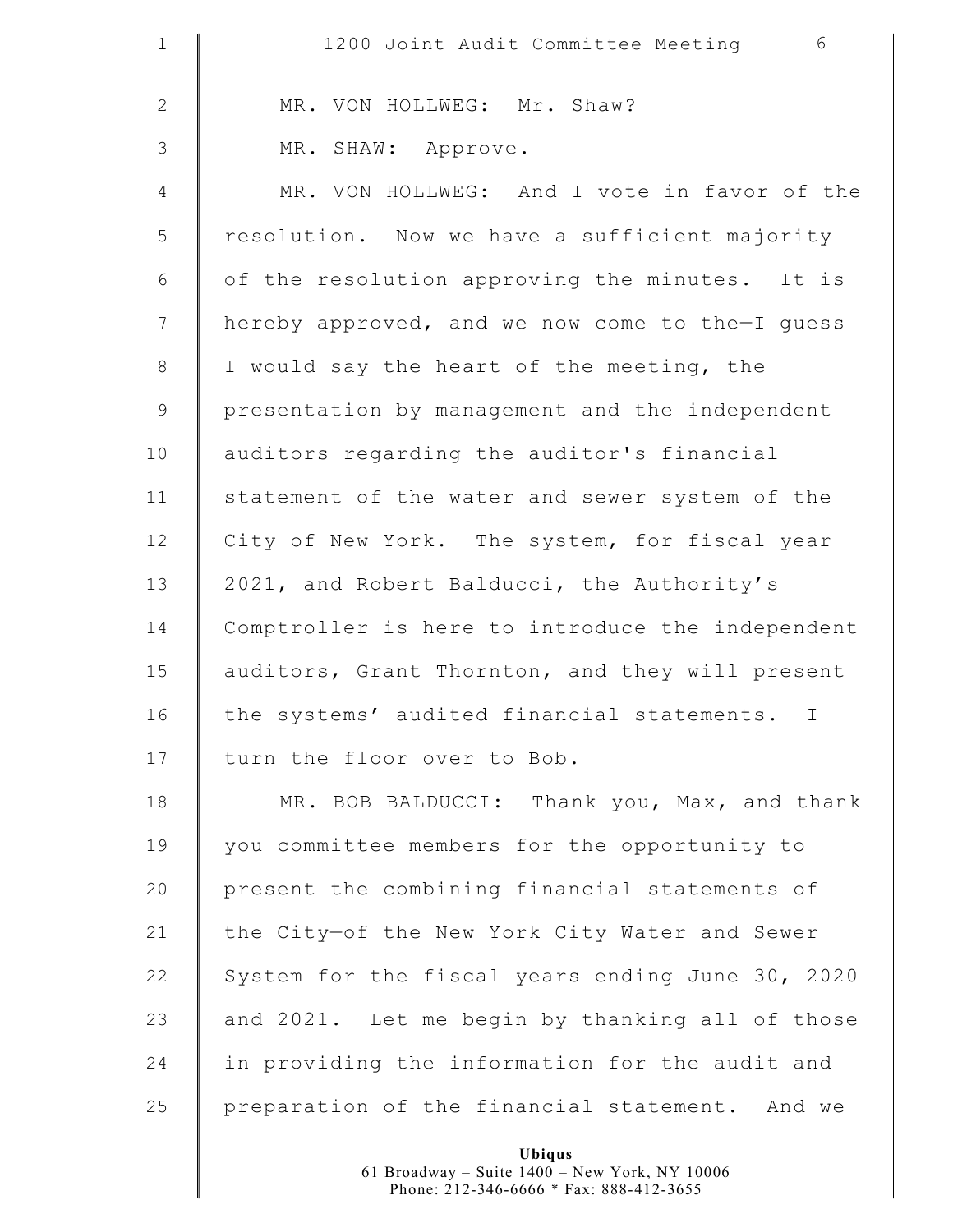| $\mathbf 1$    | 1200 Joint Audit Committee Meeting<br>7         |
|----------------|-------------------------------------------------|
| $\mathbf{2}$   | have a little bit of a background noise. Our    |
| $\mathsf 3$    | colleagues from the Water Board, Omar Nazemand  |
| 4              | his teams, thank you. and we recognized that    |
| 5              | this was a particularly challenging times for   |
| 6              | them as they were busy with the onboarding of   |
| $\overline{7}$ | the new CIS system while responding to audit    |
| $\,8\,$        | request and providing data to be prepared for   |
| $\mathsf 9$    | the financial statements. Our auditors thank    |
| 10             | you. This is your second year performing the    |
| 11             | audit and we appreciate the return of familiar  |
| 12             | team members and we thank you for your          |
| 13             | professionalism. Lastly, to the water finance   |
| 14             | team, Olga Chernat, Marlena Sebunia, Liana      |
| 15             | Mattis and let's not forget the person who puts |
| 16             | these all together, Nameca Sharma. Before I     |
| 17             | turned it over to the auditors for their        |
| 18             | presentation, allow me to give a summary of the |
| 19             | New York City audited financial statements      |
| 20             | during fiscal year 2021, starting with          |
| 21             | operations. Operating revenues during fiscal    |
| 22             | 2021, was \$3.66 billion. This is a decrease of |
| 23             | approximately \$175 million from the previous   |
| 24             | year. The decrease in revenues reflects a       |
| 25             | combination of no rate increase for fiscal year |
|                |                                                 |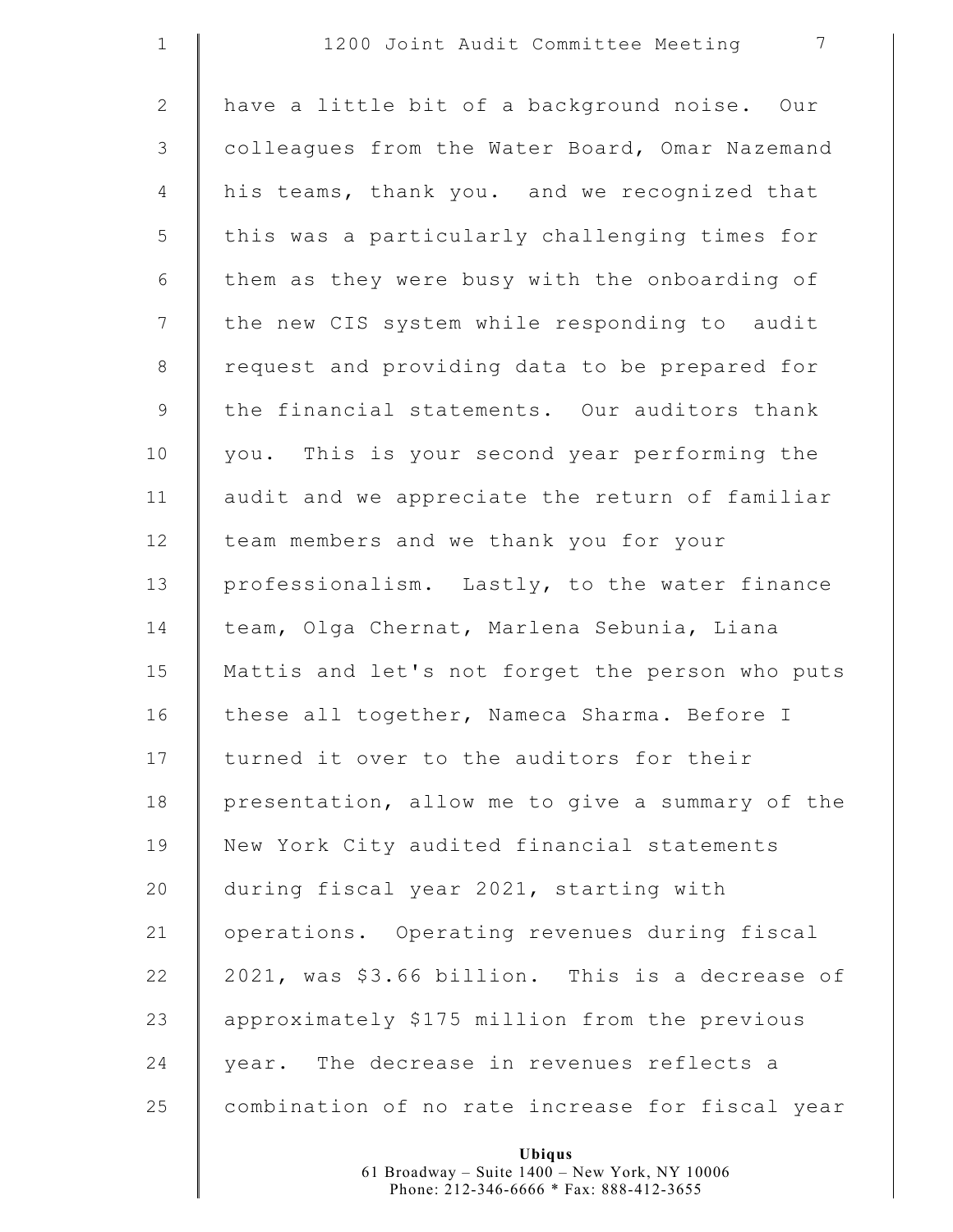| $\mathbf 1$    | 1200 Joint Audit Committee Meeting<br>8          |
|----------------|--------------------------------------------------|
| $\mathbf{2}$   | 2021. A 3.8 percent, year over year declining    |
| 3              | water consumption by customers billed and meter  |
| $\overline{4}$ | rates, and an increase in customer's             |
| 5              | delinquencies, which were all discussed on Page  |
| $6\,$          | 5 of the MDNA. Operating and maintenance         |
| $\overline{7}$ | expenses for fiscal year 2021, was \$1.69        |
| 8              | billion, an increase of \$72 million from the    |
| $\overline{9}$ | previous year. The increase is primarily due to  |
| 10             | an increase in waste water and operation cost,   |
| 11             | which is discussed in Page 6 of the MDNA. On to  |
| 12             | financing activity. We issued \$2.6 billion on   |
| 13             | water and sewer revenue bonds, including \$1.6   |
| 14             | billion of the refunding bonds, \$981 million of |
| 15             | new money bonds. And additionally, we issued     |
| 16             | \$337 million of refunding bonds to EFC. The     |
| 17             | refunding activity allow us to pay a present     |
| 18             | value savings of approximately \$554 million.    |
| 19             | Now, let me turn it over to the auditors for     |
| 20             | their presentation and we-after-and after we     |
| 21             | will open up a discussion for any questions on   |
| 22             | the financial statements for the auditor-or the  |
| 23             | audit itself. Nick Lazzaruolo, the partner from  |
| 24             | Grant Thornton, will introduce himself and his   |
| 25             | team and Nick.                                   |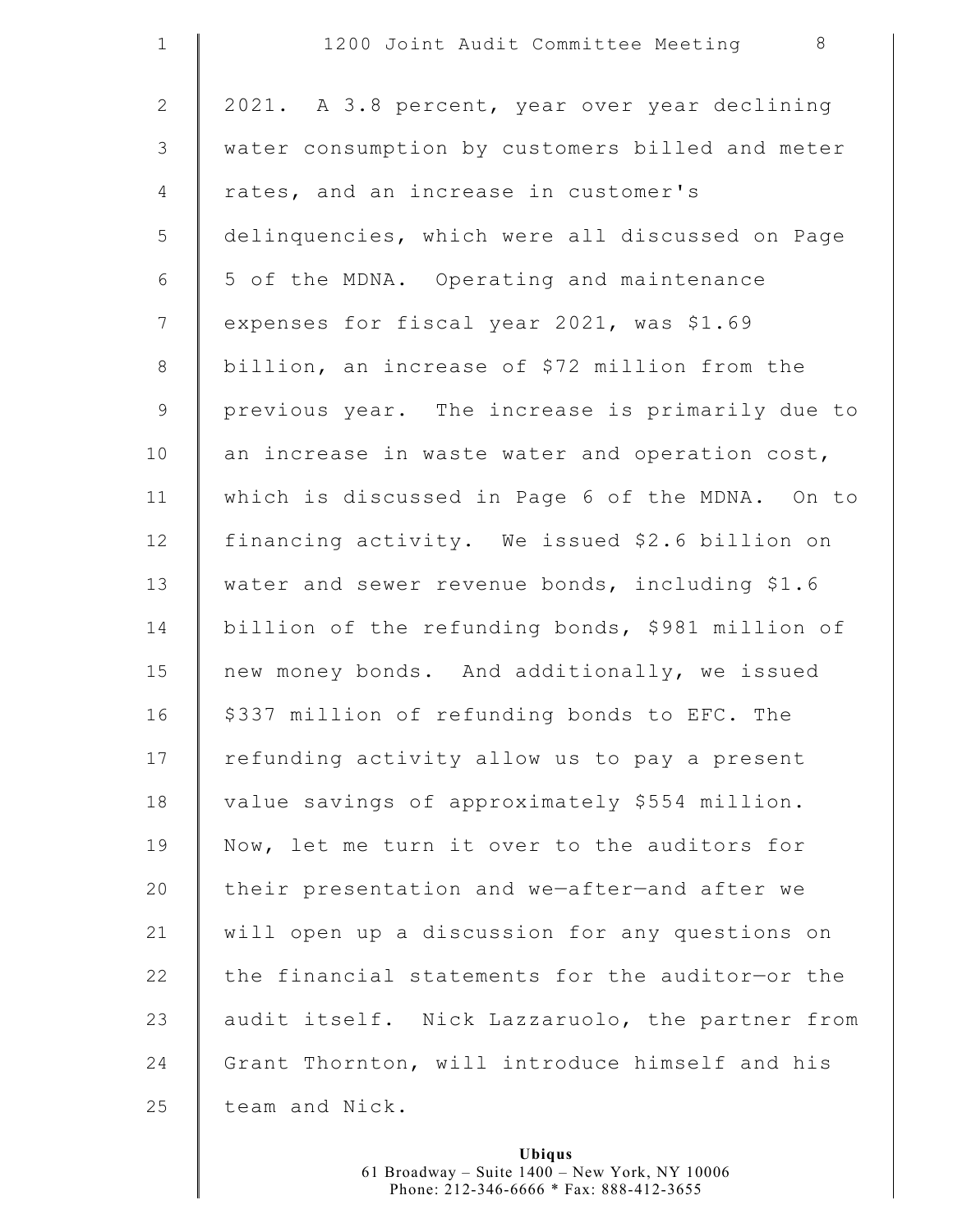| $\mathbf 1$     | 9<br>1200 Joint Audit Committee Meeting          |
|-----------------|--------------------------------------------------|
| 2               | MR. NICK LAZZARUOLO: Thank you, Bob. Good        |
| $\mathfrak{Z}$  | afternoon, members of the joint audit committee. |
| $\overline{4}$  | It's great to be with you. As Bob mentioned, my  |
| 5               | name is NICK LAZZARUOLO. I'm the audit partner   |
| 6               | for the engagement on joined by Kyle Chuber, who |
| $7\phantom{.0}$ | is the audit manager for the engagement as well  |
| $8\,$           | as Marla Hummell, who is the overall lead        |
| $\mathsf 9$     | engagement partner of the City Of New York       |
| 10              | audit. I believe that you guys have received     |
| 11              | our audit committee and result presentation.     |
| 12              | What I'm going to do is focus on some key        |
| 13              | highlights and then I'll open up to questions    |
| 14              | that you may have. So to start, just to          |
| 15              | reiterate what our responsibilities were, we     |
| 16              | performed and completed an audit of the          |
| 17              | combining financial statements of the New York   |
| 18              | State Municipal Water Finance Authority and New  |
| 19              | York City Water Board, as of, and for the year   |
| 20              | ended June 30, 2021. Included within the draft   |
| 21              | combining financial statements within the        |
| 22              | reporting package, you will note that we have an |
| 23              | unmodified or clean opinion. In addition, we     |
| 24              | are responsible for reading the management       |
| 25              | discussion and analysis as well as the required  |
|                 |                                                  |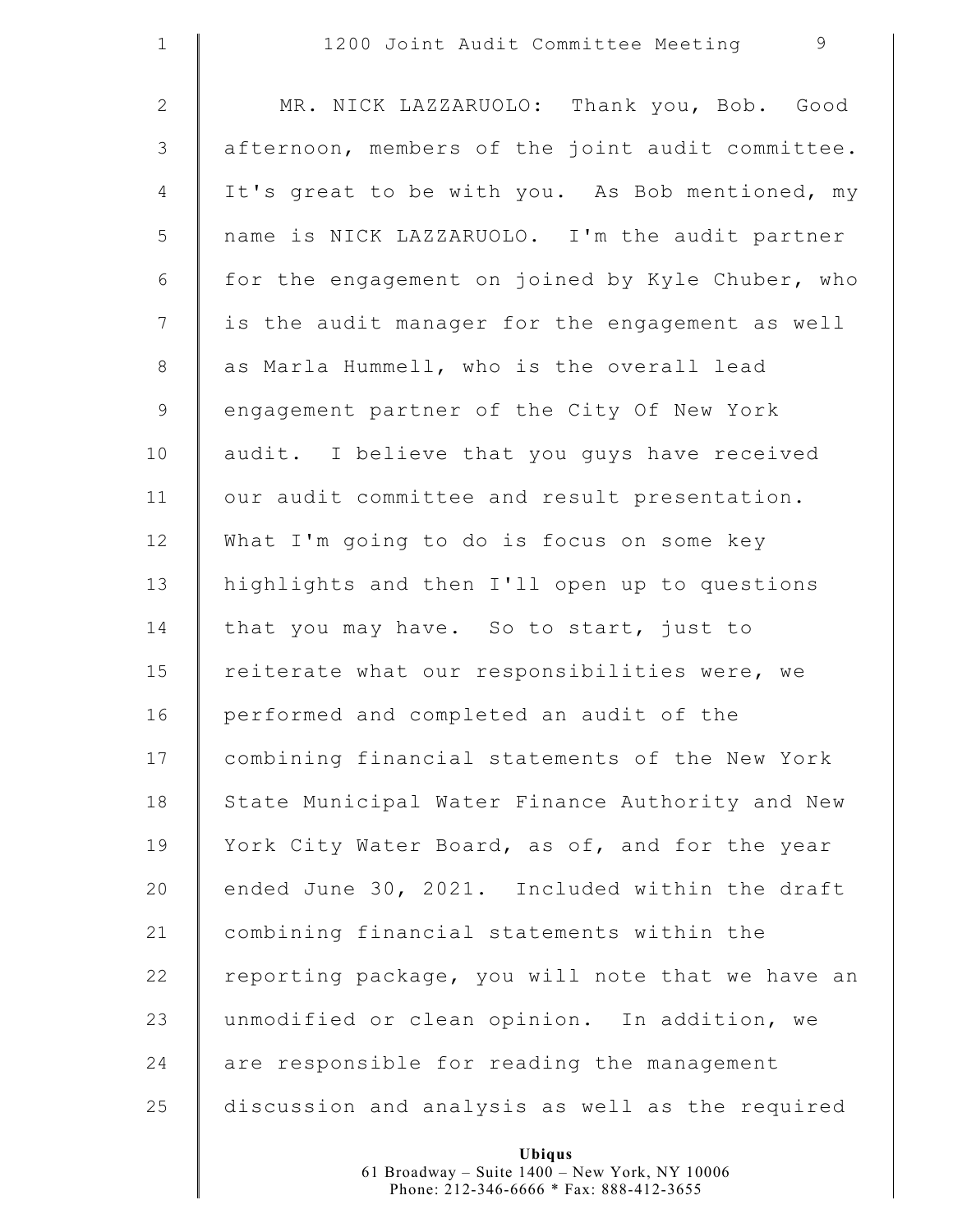| $\mathbf{1}$   | 1200 Joint Audit Committee Meeting<br>10                |
|----------------|---------------------------------------------------------|
| $\mathbf{2}$   | supplementary information to ensure consistency         |
| $\mathcal{S}$  | with the combining financial statements. And            |
| $\overline{4}$ | lastly, during the course of our audit, if we           |
| 5              | came report any instances of fraud, abuse,              |
| 6              | material weaknesses or significant deficiencies         |
| $\overline{7}$ | in material controls on the financial reporting,        |
| 8              | or material non-compliance, would be required to        |
| $\mathsf 9$    | report those instances to this committee as             |
| 10             | those charged with governance. And we do not            |
| 11             | know any of those matters on the course of our          |
| 12             | audit, and therefore we have nothing to report          |
| 13             | within those items that I just stipulated.<br>$T \circ$ |
| 14             | reiterate our audit plan, we basically have been        |
| 15             | conducting our second-year audit. So last year,         |
| 16             | we had to obtain an understanding of the                |
| 17             | internal control environment. This year, we             |
| 18             | needed to update our understanding of to the            |
| 19             | internal control environment to ensure that             |
| 20             | there were no changes that then could alter what        |
| 21             | we redeem our risk assessment process and we            |
| 22             | performed that risk assessment process, to see          |
| 23             | where within the financial statement, could             |
| 24             | there be material mis-statement or more likely          |
| 25             | that the material mis-statement to the financial        |
|                | Ubiqus                                                  |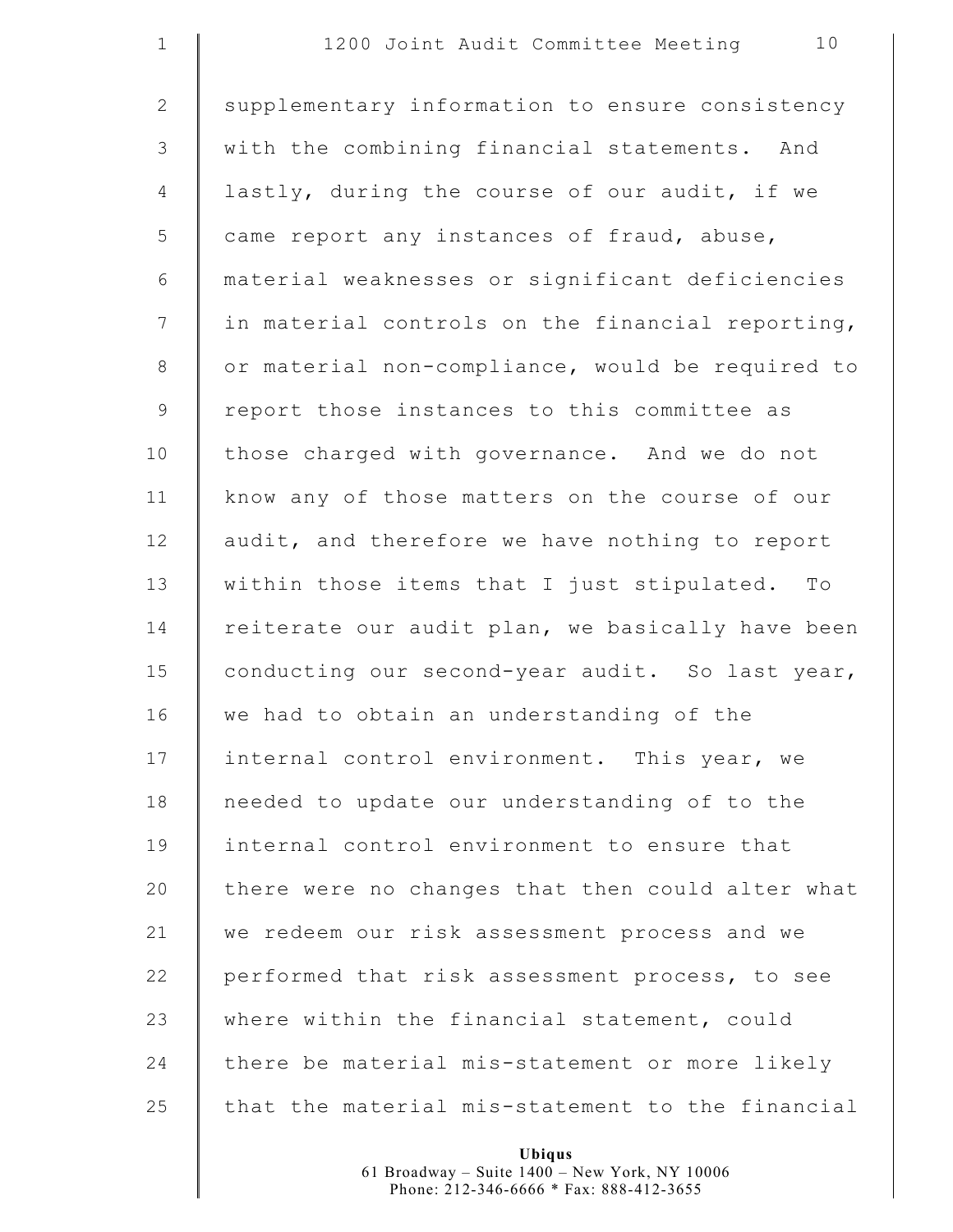| $\mathbf 1$    | 11<br>1200 Joint Audit Committee Meeting         |
|----------------|--------------------------------------------------|
| $\mathbf{2}$   | statements. We determine materiality and then    |
| 3              | we'd focus our procedures within those areas.    |
| 4              | And so, what I'd like to do is turn it over to   |
| 5              | my manager, Kyle Chuber, just to remind the      |
| 6              | committee of the significant areas of audit      |
| $\overline{7}$ | focus that we conducted during the course of the |
| 8              | engagement. So, Kyle?                            |
| $\mathsf 9$    | MR. KYLE CHUBER: Yes, thank you Nick, and        |
| 10             | good afternoon, everyone. As Nick mentioned the  |
| 11             | next couple of slides, I'll just go to the       |
| 12             | significant risk of the audit as well as some    |
| 13             | other areas of focus that we focused on during   |
| 14             | the year as well. As the first area of focus     |
| 15             | and really the most significant on audit area,   |
| 16             | is the billed and unbilled revenue and           |
| 17             | receivables. So in order to test these           |
| 18             | balances, we performed a predictive test, where  |
| 19             | we reviewed the water and sewer consumption      |
| 20             | during the year. We reviewed the rate released   |
| 21             | during these as well, as well as some minor      |
| 22             | reconciling items, to ensure that revenues were  |
| 23             | appropriate during the year. We then selected    |
| 24             | samples individual billings to ensure they were  |
| 25             | appropriate and within the current year. We      |

Ubiqus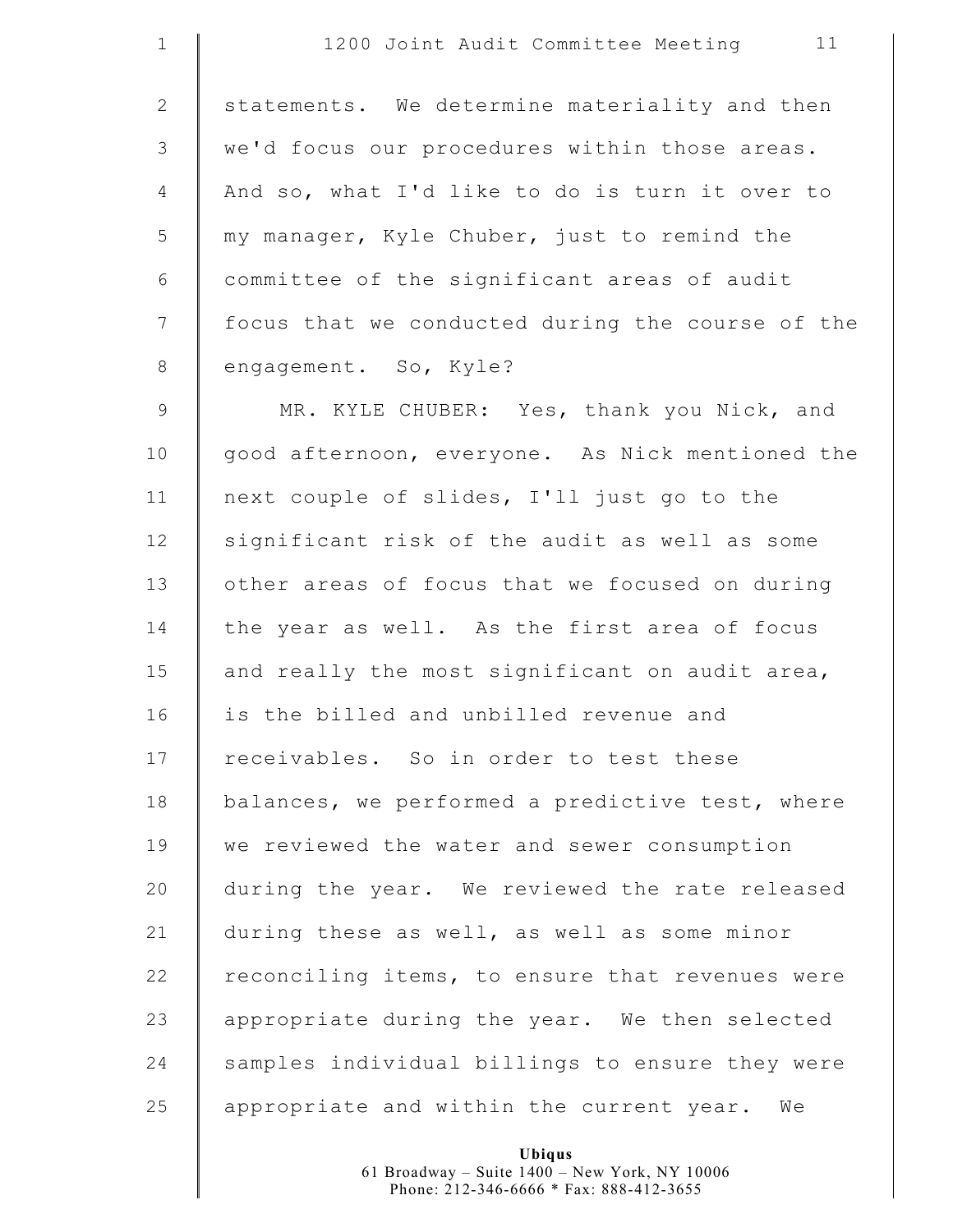| $\mathbf 1$    | 1200 Joint Audit Committee Meeting<br>12         |
|----------------|--------------------------------------------------|
| $\mathbf{2}$   | also selected a sample of receivable balances    |
| $\mathfrak{Z}$ | both billed and unbilled and performed           |
| $\overline{4}$ | subsequent cash testing to ensure the receivable |
| 5              | was reasonable like year-end as well. And then   |
| 6              | lastly, we reviewed the allowance policies. I'm  |
| $\overline{7}$ | ensured all percentages were appropriate for the |
| $8\,$          | current year, and we will calculate the status   |
| $\mathsf 9$    | as well, to ensure that it is appropriate in the |
| 10             | financial statements. Our next area of focus is  |
| 11             | the valuation of investments, in order test      |
| 12             | investments, we confirmed all investment         |
| 13             | balances as of year end or reviewed statements   |
| 14             | when we needed to and then we determine the      |
| 15             | investment leveling was appropriate and in line  |
| 16             | with the guidelines of the water and sewage      |
| 17             | system which as a reminder is check all level    |
| 18             | two investments. And then to test actively       |
| 19             | these investments, we performed purchase of the  |
| 20             | sales testing as well as fair market value       |
| 21             | testing as of year-end. At utility plant and     |
| 22             | construction, I reviewed the rollforward for     |
| 23             | completeness and tested significant capital      |
| 24             | activity such as capital additions and           |
| 25             | disposals. And then we ensure the depreciation   |
|                |                                                  |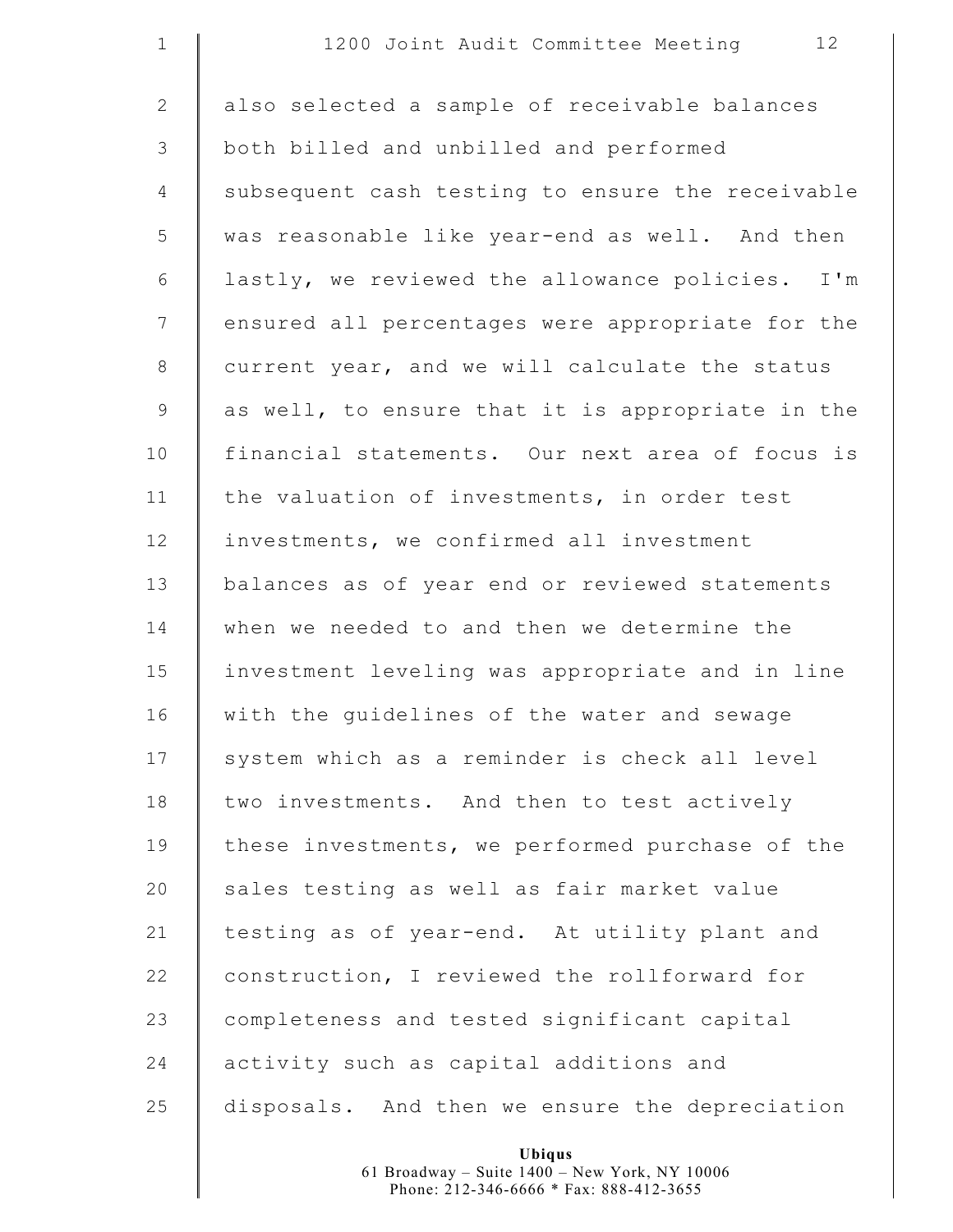| $\mathbf 1$    | 13<br>1200 Joint Audit Committee Meeting         |
|----------------|--------------------------------------------------|
| $\mathbf{2}$   | was reasonable in line with the additions during |
| 3              | the year as well. In terms of our testing over   |
| 4              | debt, we confirmed all debts balances as of      |
| 5              | year-end and we tested new activity to test      |
| 6              | interest expense, we performed a week            |
| $\overline{7}$ | calculation based on our understanding of this   |
| $\,8\,$        | balance. I can sure it's reasonable and then we  |
| 9              | reviewed any debt covenants of the new           |
| 10             | agreements to ensure the system was in           |
| 11             | compliances to those covenants as well. In the   |
| 12             | next area focus is expenses. In order to test    |
| 13             | expenses, we selected a sample of these          |
| 14             | expenses, agreed all information to invoices and |
| 15             | ensure that these balances flowed up             |
| 16             | appropriately into the combining financial       |
| 17             | statements. And then for disbursement,           |
| 18             | especially those of new vendors, we ensure that  |
| 19             | all disbursements were appropriate and controls  |
| 20             | were operating effectively in this area. And     |
| 21             | the last area focus is our financial             |
| 22             | disclosures. So we reviewed all disclosures to   |
| 23             | ensure they were complete. We agreed all         |
| 24             | balances back to our work papers and our testing |
| 25             | throughout the audit. We reviewed all policies   |
|                | <b>Ubiqus</b>                                    |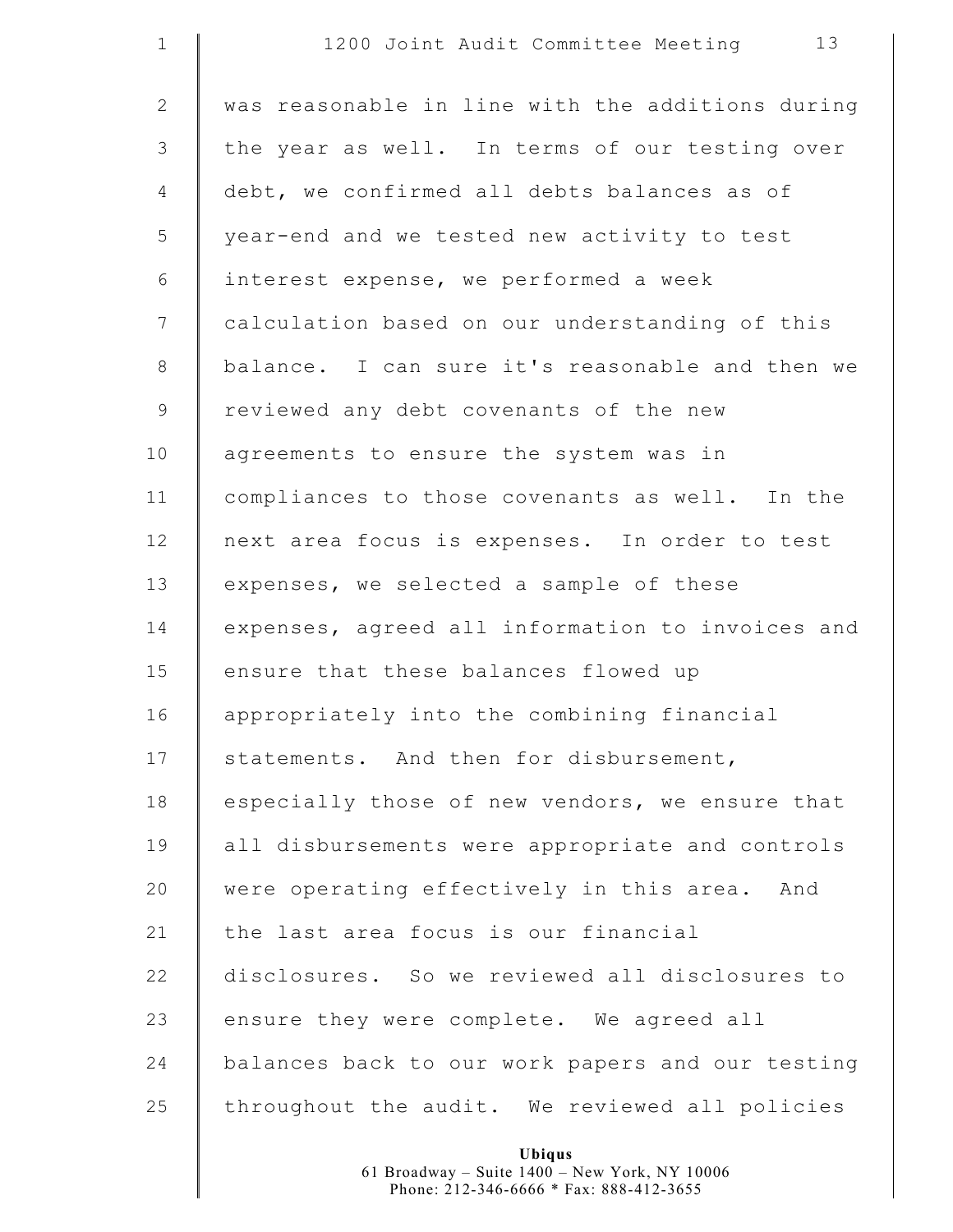| $\mathbf 1$    | 1200 Joint Audit Committee Meeting<br>14         |
|----------------|--------------------------------------------------|
| $\mathbf{2}$   | to ensure they were appropriate and consistent   |
| 3              | where necessary for the prior year. If there     |
| 4              | are no questions regarding our significant risk, |
| 5              | then I'll turn it over to Nick, who's going to   |
| 6              | walk us to the technology support as part of the |
| $\overline{7}$ | audit.                                           |
| 8              | MR. LAZZARUOLO: Thank you, Kyle. And in          |
| $\mathsf 9$    | this-and as Kyle mentioned, in addition to the   |
| 10             | financial statement procedures that we           |
| 11             | performed, we also have information technology   |
| 12             | audit as part of our overall engagement team.    |
| 13             | And what they do, is they performed procedures   |
| 14             | over the financial reporting systems that        |
| 15             | generate the financial statements which then, we |
| 16             | also-that also generate the report that we rely  |
| 17             | upon in conducting our testing. During the       |
| 18             | course of the audit, we did not know any         |
| 19             | material weaknesses or significant deficiencies  |
| 20             | with regards to the information technology       |
| 21             | testing that was performed. Therefore, we were   |
| 22             | able to rely on the report that were generated   |
| 23             | from the system, and we did not have to alter    |
| 24             | our audit plan that we presented to this         |
| 25             | committee earlier in the year. Now last, the     |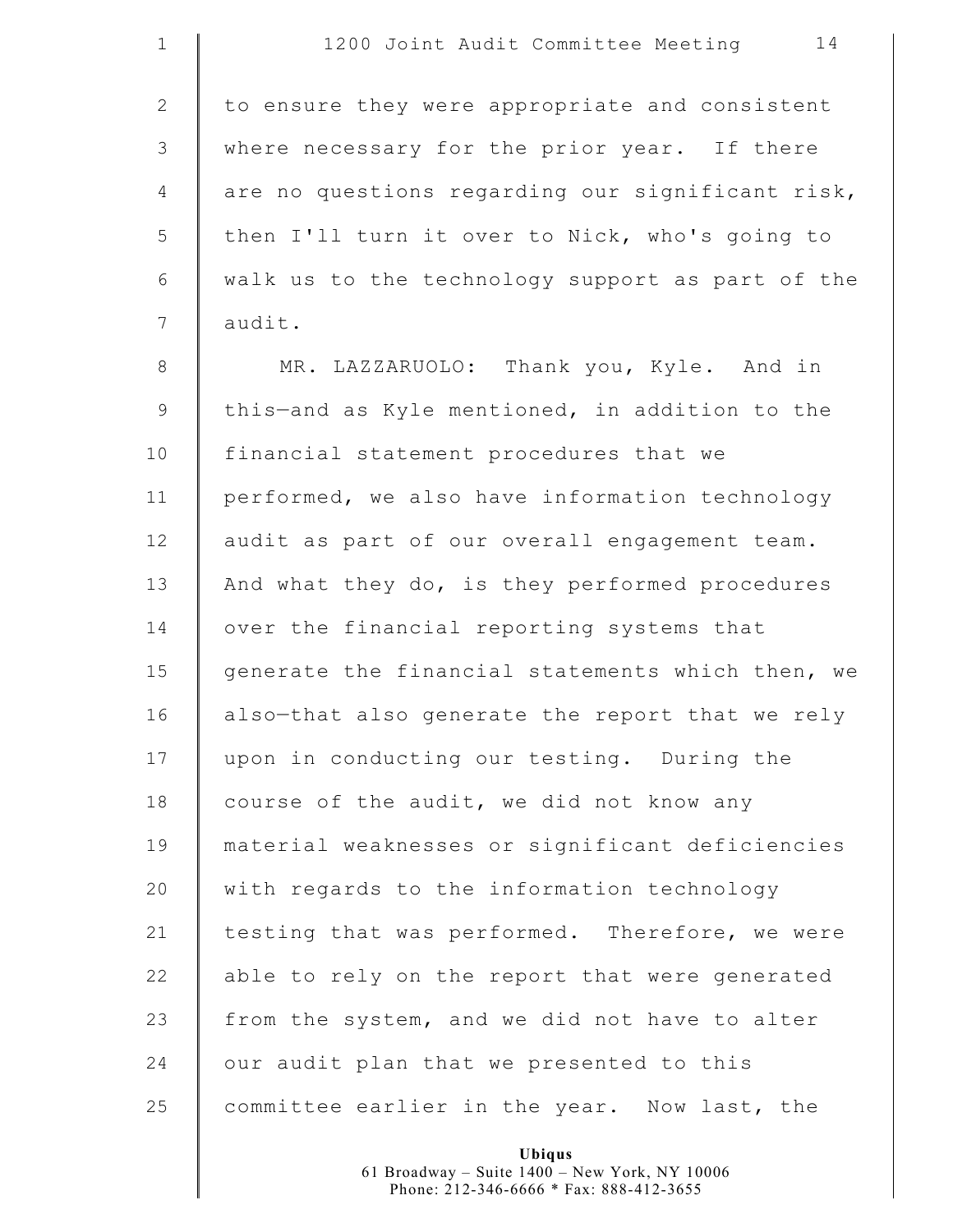| $\mathbf 1$    | 15<br>1200 Joint Audit Committee Meeting         |
|----------------|--------------------------------------------------|
| $\mathbf{2}$   | next I would like to cover is our required       |
| $\mathfrak{Z}$ | communications. And these communications are     |
| $\overline{4}$ | required for us to formally discharge our        |
| 5              | responsibilities as your external auditor. So    |
| 6              | during the course of the engagement, we did not  |
| $7\phantom{.}$ | know any going concern matters. We did know any  |
| 8              | fraud or non-compliances with laws or            |
| $\mathsf 9$    | regulations, nor did we not identify any         |
| 10             | significant deficiencies or material weaknesses  |
| 11             | and internal controls over financial reporting.  |
| 12             | We were not aware of the use of any other        |
| 13             | auditors for this engagement. We did not         |
| 14             | utilize internal audit or relate-party related-  |
| 15             | party transactions are disclosed within the      |
| 16             | financial statements and we performed procedures |
| 17             | to make sure such transactions were performed    |
| 18             | that are as planned. We did not know any         |
| 19             | significant or unusual transactions during the   |
| 20             | year. We did not have any disagreements with     |
| 21             | the management team. We are not aware of         |
| 22             | management's consultations with any other        |
| 23             | accountants. There were no significant issues    |
| 24             | discussed with management, and we had no         |
| 25             | difficulties encountered on performing the       |
|                | <b>Ubiqus</b>                                    |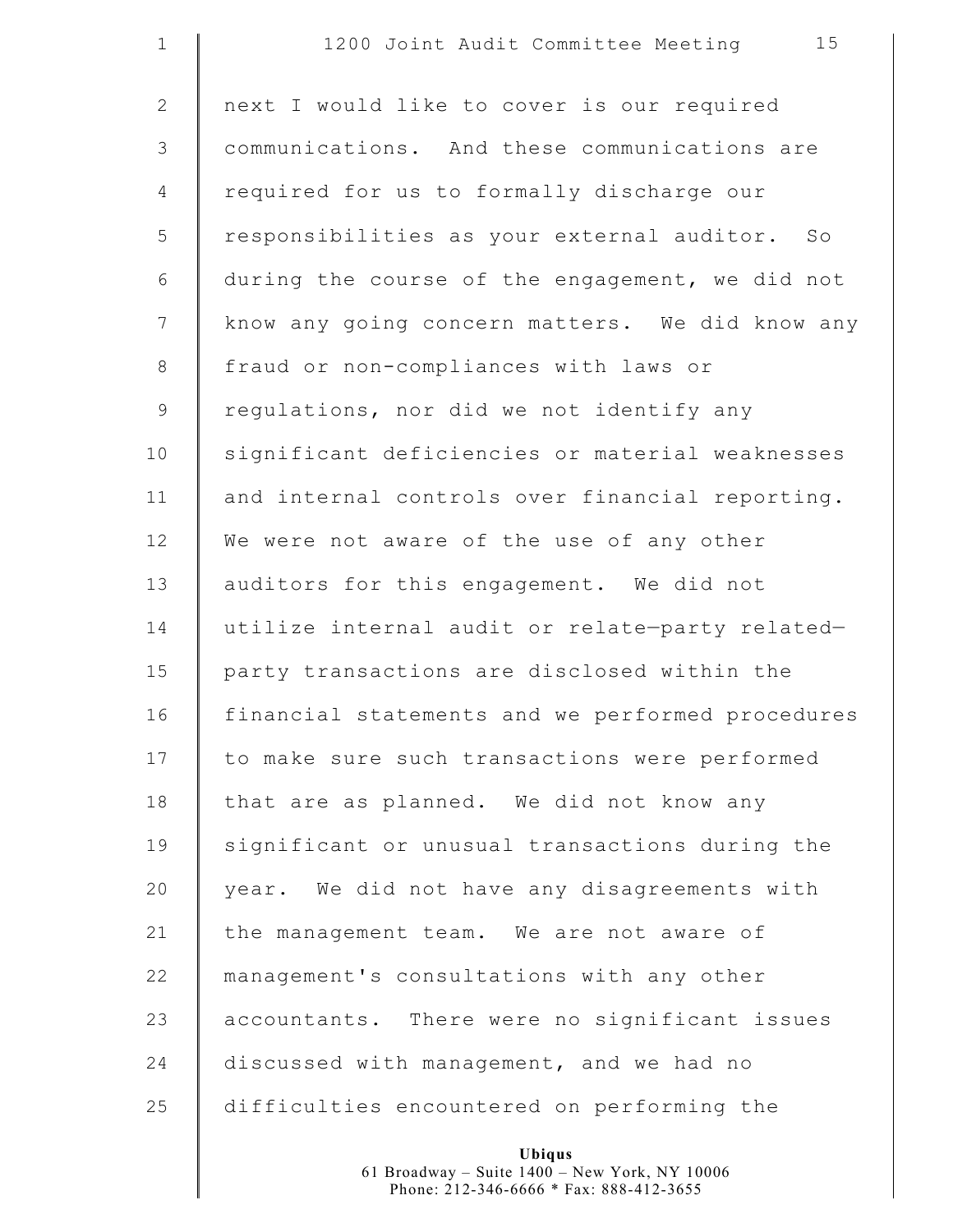| $\mathbf 1$    | 16<br>1200 Joint Audit Committee Meeting         |
|----------------|--------------------------------------------------|
| $\overline{2}$ | audit. We found that the management teams to be  |
| $\mathsf 3$    | extremely well-prepared for the audit and we     |
| 4              | very much appreciate the collaboration with the  |
| 5              | management team throughout the process,          |
| 6              | beginning in our planning stages as well as      |
| $7\phantom{.}$ | throughout the engagement where we met on a      |
| $\,8\,$        | weekly basis to ensure that all parties were up  |
| $\mathsf 9$    | to speed with regards to the status of the       |
| 10             | engagement. Everything that the management team  |
| 11             | communicated to us during the planning was       |
| 12             | accurate and therefore did not allow us to have  |
| 13             | to change anything that we thought that we       |
| 14             | needed to perform during the course of the audit |
| 15             | which allowed us to stay on budget and on time   |
| 16             | in terms of the deliverables that were agreed    |
| 17             | upon. We are not aware of any other findings or  |
| 18             | issues that are relevant to you as to fulfill    |
| 19             | your oversight responsibilities. As I've         |
| 20             | mentioned, we did not have any modification to   |
| 21             | our audit report. It is an unmodified opinion.   |
| 22             | And other information that contains the          |
| 23             | financial statements, we would be required to    |
| 24             | review in their entirety to make sure that there |
| 25             | is nothing contained in those documents that     |
|                | <b>Ubiqus</b>                                    |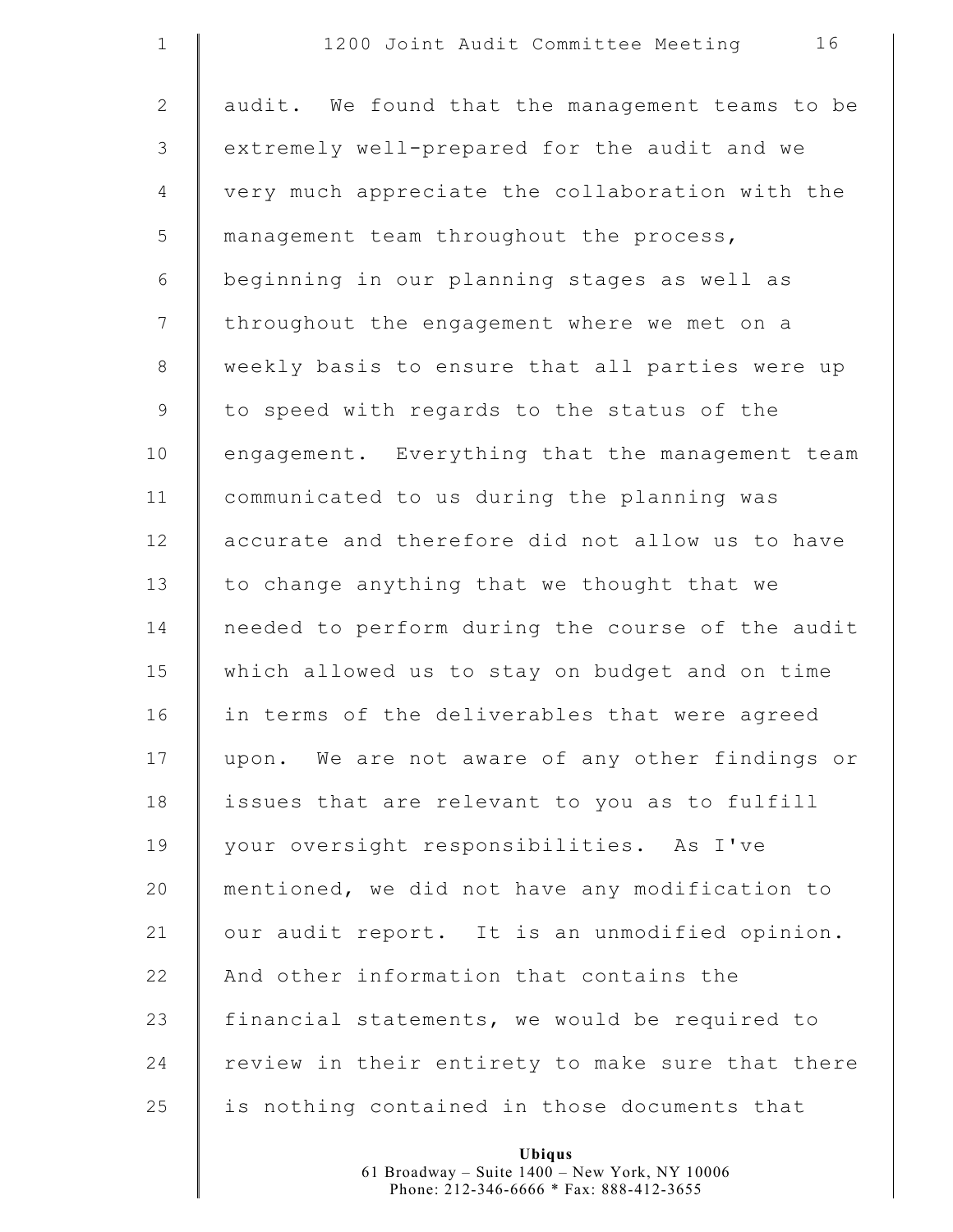| $\mathbf 1$      | 1200 Joint Audit Committee Meeting<br>17                                                                  |
|------------------|-----------------------------------------------------------------------------------------------------------|
| $\mathbf{2}$     | begin contradictory to the financial statements                                                           |
| $\mathfrak{Z}$   | or the opinion that we rendered. And with that,                                                           |
| $\overline{4}$   | that concludes our formal presentation. I'm                                                               |
| 5                | happy to answer any questions any of the                                                                  |
| 6                | committee members may have.                                                                               |
| $\boldsymbol{7}$ | MR. CARNEY: Nick, it's Al Carney. Thank                                                                   |
| $\,8\,$          | you very much. It's an upbeat report, very-very                                                           |
| $\mathsf 9$      | appreciative about it.                                                                                    |
| 10               | MR. LAZZARUOLO: Thank you, sir.                                                                           |
| 11               | MR. GOLDIN: This is Jonathan GOLDIN, I                                                                    |
| 12               | second that. Thank you.                                                                                   |
| 13               | MR. LAZZARUOLO: Thank you.                                                                                |
| 14               | MR. BALDUCCI: With no other question? I'll                                                                |
| 15               | turn it back to our chair, Max?                                                                           |
| 16               | DEB: Max, you might be muted. Max, we                                                                     |
| 17               | still can't hear you.                                                                                     |
| 18               | MR. CARNEY: Max, we can't hear you if                                                                     |
| 19               | you're talking. Are you muted?                                                                            |
| 20               | DEB: Max, you might need to hang up and                                                                   |
| 21               | dial back in, if you're having technical issues.                                                          |
| 22               | Okay. I see Max leaving and I think he would be                                                           |
| 23               | dialing back in shortly. I think we hold on for                                                           |
| 24               | a moment.                                                                                                 |
| 25               | MR. CARNEY: While we wait for Max, it's                                                                   |
|                  | <b>Ubiqus</b><br>61 Broadway - Suite 1400 - New York, NY 10006<br>Phone: 212-346-6666 * Fax: 888-412-3655 |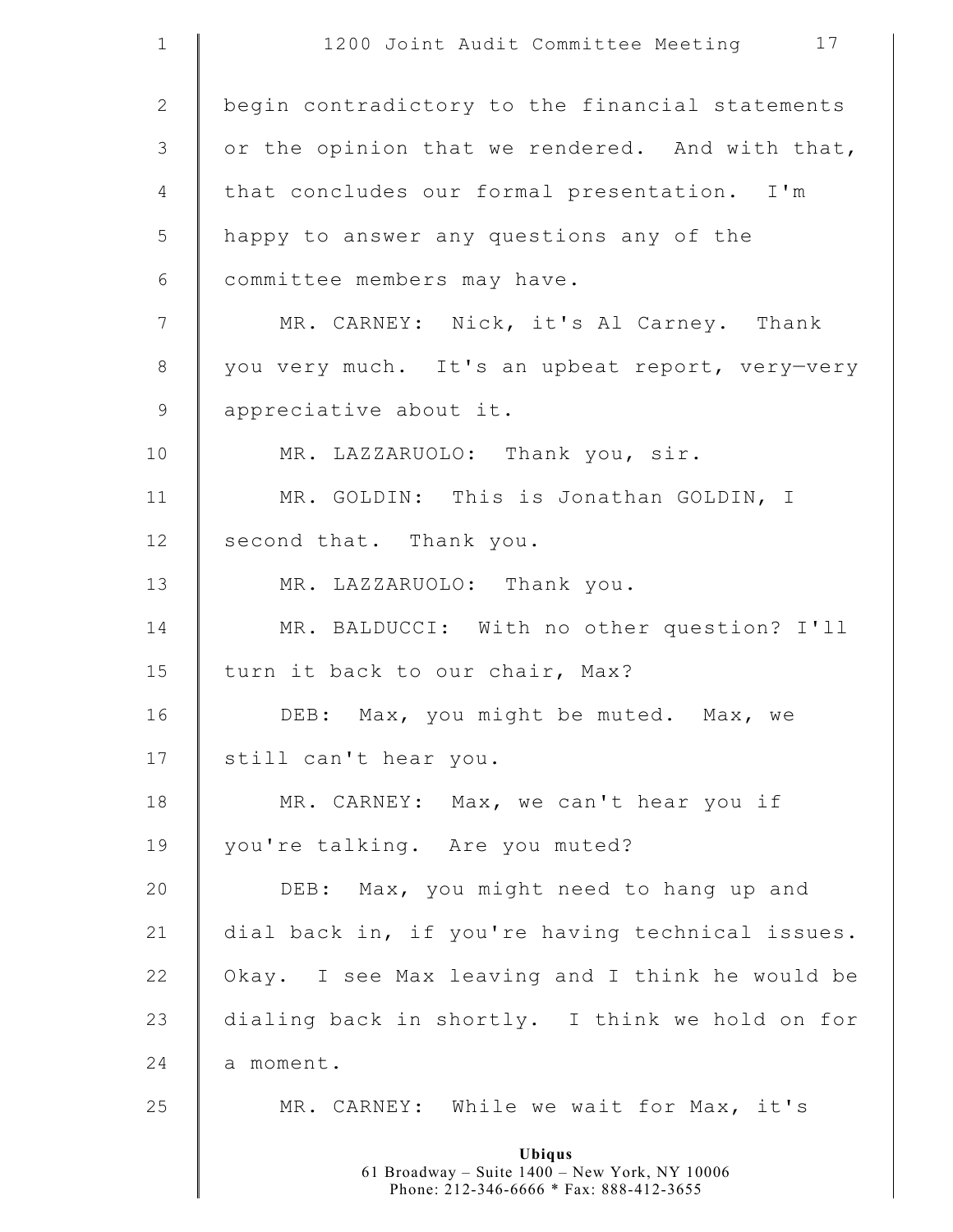| $\mathbf{1}$    | 18<br>1200 Joint Audit Committee Meeting          |
|-----------------|---------------------------------------------------|
| 2               | Carney again. Once again, this this year, Bob     |
| $\mathfrak{Z}$  | Balducci and his staff of course we worked their  |
| $\overline{4}$  | magic on the financial statements. That was a     |
| 5               | great report that that the auditor gave Bob. It   |
| $\epsilon$      | reflects the effort particularly that part of     |
| $7\phantom{.0}$ | the report where he speaks to the cooperative     |
| $8\,$           | nature. The relationship between the outside      |
| $\mathcal{G}$   | and inside financial folks. Thank you very much   |
| 10              | again.                                            |
| 11              | MR. BALDUCCI: Yes. Thank you for                  |
| 12              | recognizing. There's a few of us involved. We     |
| 13              | have the DEP-we know we have folks for the        |
| 14              | success within the DEP sections. Joe's folks, I   |
| 15              | know this particularly-I hope Omar is on, and I   |
| 16              | really-we really appreciate him trying to juggle  |
| 17              | between getting the new CIS system on, and        |
| 18              | supply the information for the auditors and this  |
| 19              | easily deserves really-you deserve a shout out.   |
| 20              | We really appreciate that $-$ - for what you did. |
| 21              | MR. CARNEY: And, Bob, you're gracious to          |
| 22              | share whatever act of leaves you're earning with  |
| 23              | others on the staff and of course, everybody on   |
| 24              | your staff, and everybody on the Water Board      |
| 25              | staff who works on the financial statements,      |
|                 |                                                   |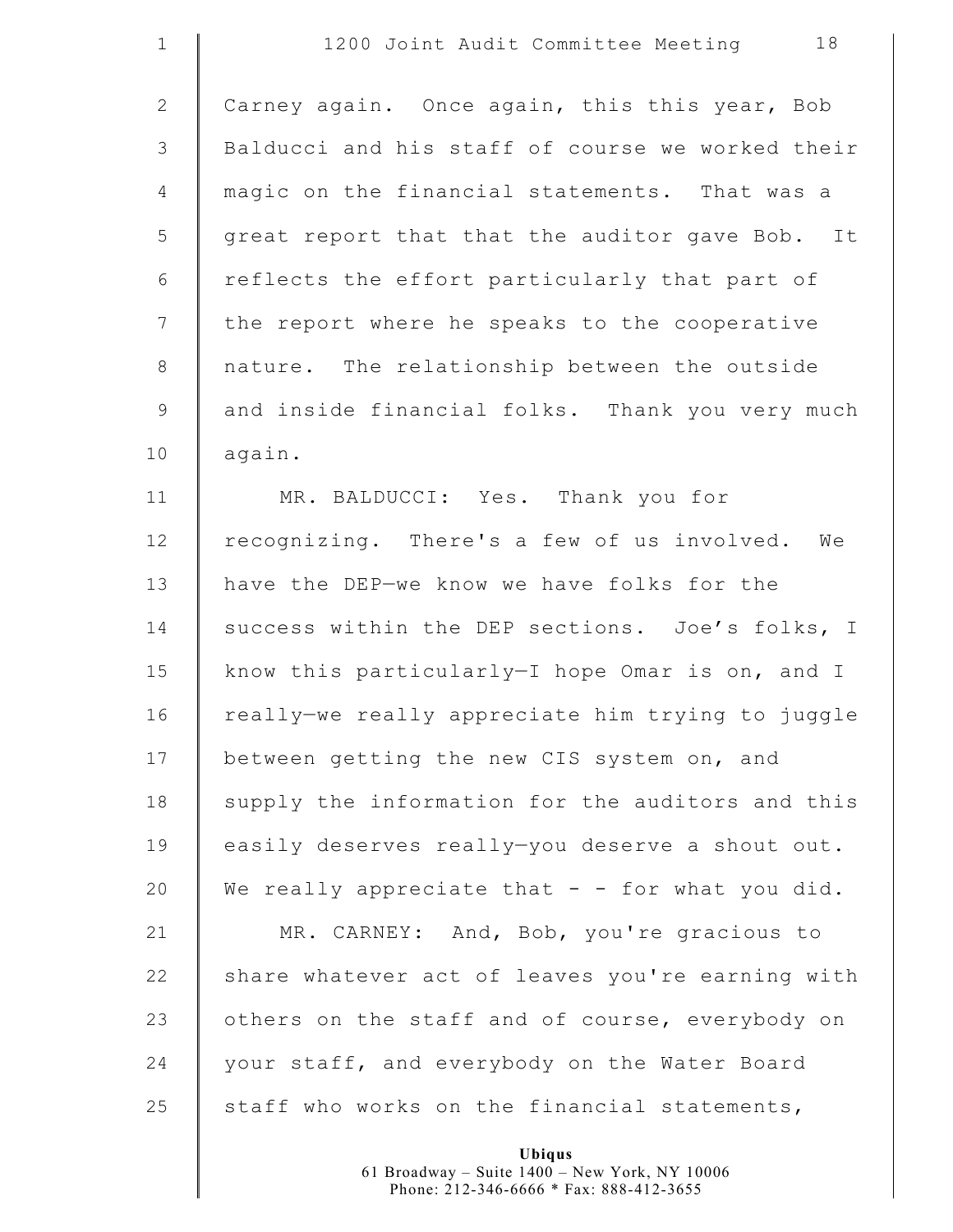| $\mathbf 1$    | 19<br>1200 Joint Audit Committee Meeting         |
|----------------|--------------------------------------------------|
| $\mathbf{2}$   | deserve recognition, no question but in my end,  |
| 3              | it's about leadership and as a leader of that    |
| $\overline{4}$ | group, you have consistently performed. Now, I   |
| 5              | don't want to jinx it. I don't want somebody to  |
| 6              | tell me next year, that it didn't work, but      |
| $\overline{7}$ | you're doing a fantastic job over there. Those   |
| 8              | of us who read the endgame materials are         |
| $\mathsf 9$    | grateful for the work you do.                    |
| 10             | MR. BALDUCCI: Thank You.                         |
| 11             | MR. VON HOLLWEG: This is Max Von Hollweg.        |
| 12             | I hope that people can hear me now.              |
| 13             | DEB: Yes, we can Max.                            |
| 14             | MR. VON HOLLWEG: I don't know what               |
| 15             | happened, but I can hear everybody else so I got |
| 16             | back in and I just want a second when everybody  |
| 17             | said about Bob and his team, and the fact they   |
| 18             | did all these in extremely difficult environment |
| 19             | given the COVID and related to you know, and all |
| 20             | the related issues there too. So well job, well  |
| 21             | done all round. Are there any additional         |
| 22             | comments or questions, if not I guess I would    |
| 23             | ask if someone could move for resolution to      |
| 24             | recommend for the authorities of board of        |
| 25             | directors of the Water Board the acceptance for  |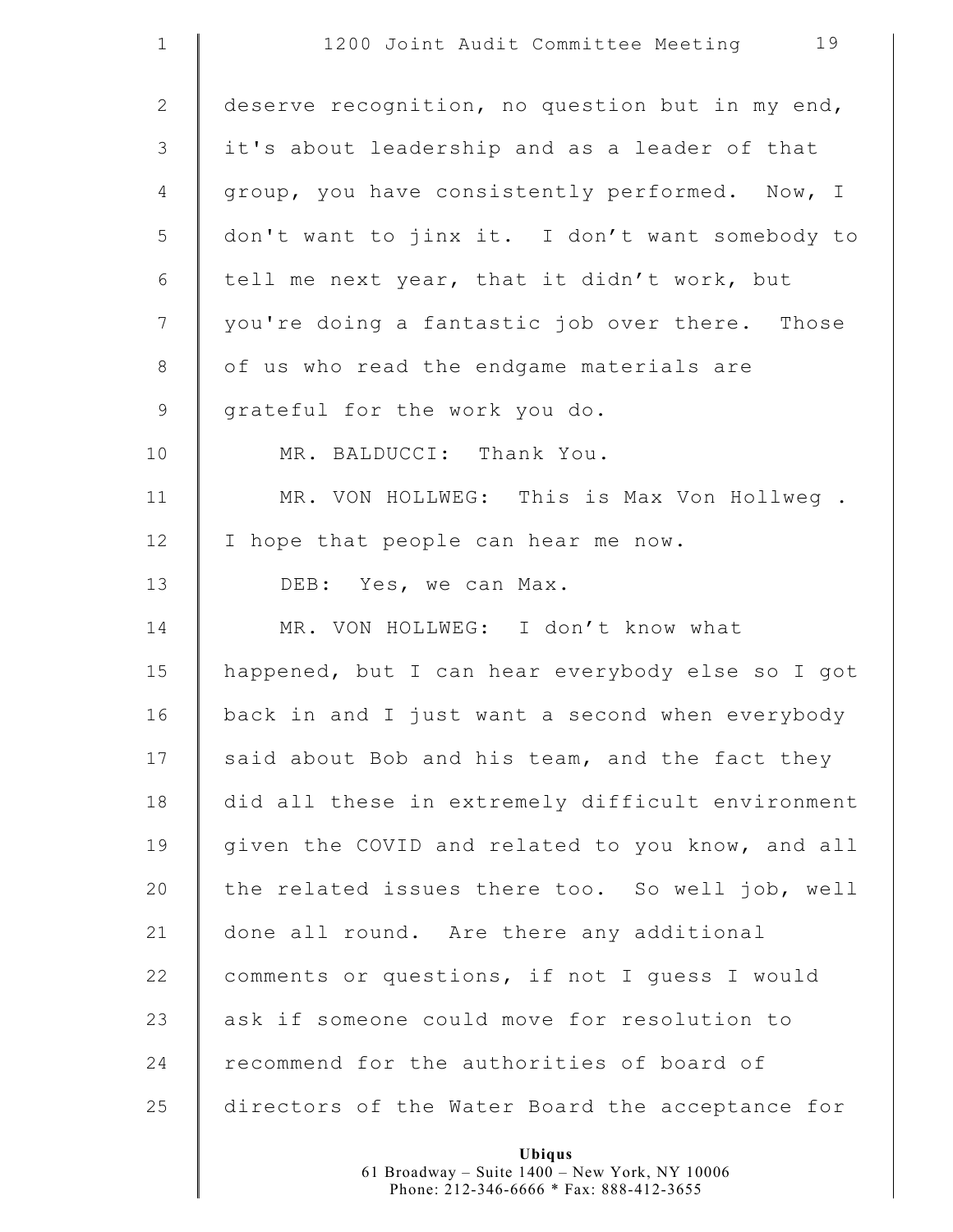| $\mathbf{1}$    | 1200 Joint Audit Committee Meeting 20            |
|-----------------|--------------------------------------------------|
| 2               | the independent auditors report in the financial |
| 3               | statements?                                      |
| $\overline{4}$  | MR. CARNEY: So move, Mr. Chairman, Carney.       |
| 5               | MR. FREED: This is Adam, seconds.                |
| $\sqrt{6}$      | MR. VON HOLLWEG: I'll now call for a vote,       |
| $7\phantom{.0}$ | Mr. Carney how do you vote?                      |
| $8\,$           | MR. CARNEY: To approve.                          |
| $\mathcal{G}$   | MR. VON HOLLWEG: Mr. Freed?                      |
| 10              | MR. FREED: To approve.                           |
| 11              | MR. VON HOLLWEG: Mr. GOLDIN?                     |
| 12              | MR. GOLDIN: Approve.                             |
| 13              | MR. VON HOLLWEG: Mr. SHAW?                       |
| 14              | MR. SHAW: Approve.                               |
| 15              | MR. VON HOLLWEG: And I too approve. The          |
| 16              | resolution's hereby approve. Thanks, everyone.   |
| 17              | The next item on the agenda is the $-$ -         |
| 18              | resolution to review and approve our audit       |
| 19              | committee charter. We're required by section 3R  |
| 20              | of our charter to annually review and approve    |
| 21              | our charter. We're not proposing any changes at  |
| 22              | this time. If there are comments or questions    |
| 23              | about that, I would welcome them now and then    |
| 24              | hearing them. I would ask if someone could move  |
| 25              | that resolution.                                 |
|                 |                                                  |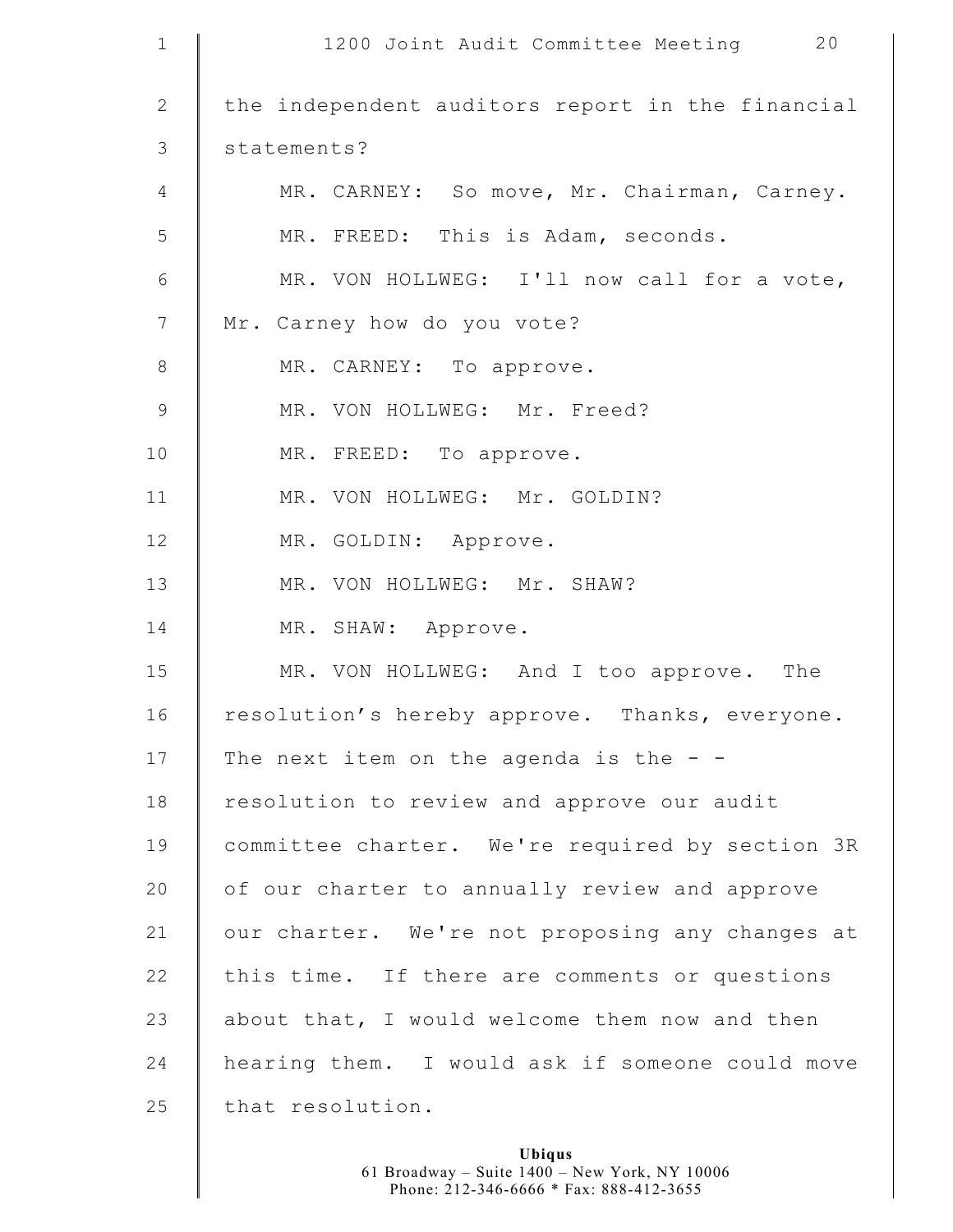| $\mathbf 1$    | 1200 Joint Audit Committee Meeting 21            |
|----------------|--------------------------------------------------|
| 2              | MR. GOLDIN: Move.                                |
| 3              | MR. VON HOLLWEG: I'll now call for a vote,       |
| 4              | Mr. Carney, how do you vote?                     |
| 5              | MR. CARNEY: To approve.                          |
| $\sqrt{6}$     | MR. VON HOLLWEG: Mr. Freed?                      |
| $\overline{7}$ | MR. FREED: Approve.                              |
| 8              | MR. VON HOLLWEG: Mr. GOLDIN?                     |
| $\overline{9}$ | MR. GOLDIN: Approve.                             |
| 10             | MR. VON HOLLWEG: And Mr. SHAW?                   |
| 11             | MR. SHAW: Approve.                               |
| 12             | MR. VON HOLLWEG: And I vote in favor of the      |
| 13             | resolution as well. It is hereby approved. The   |
| 14             | next item on the agenda is simply a review of    |
| 15             | our audit committee schedule and dates. Let's    |
| 16             | again schedule dates, provide information on the |
| 17             | items to be discussed with the annual meetings   |
| 18             | with the joint audit committee and that schedule |
| 19             | of dates has been circulated to everyone. No     |
| 20             | changes are proposed to that, if anyone else may |
| 21             | comments about that or any suggestions, now is   |
| 22             | the time, that this is the review item so no     |
| 23             | vote or resolution is required, but I just-we    |
| 24             | just want to make everyone aware that we're not  |
| 25             | proposing any changes to our existing schedules. |
|                | Ubiqus                                           |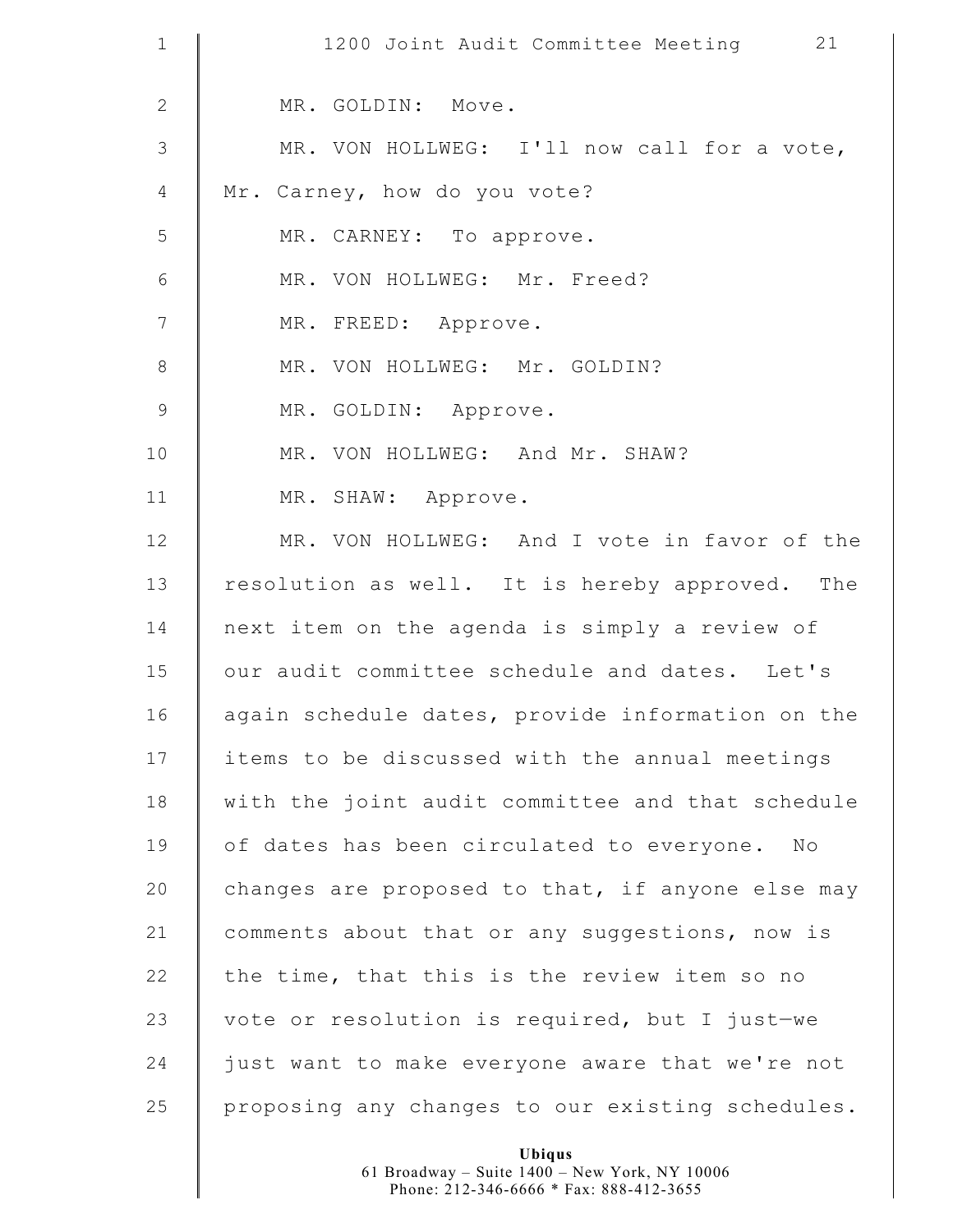| $\mathbf 1$     | 22<br>1200 Joint Audit Committee Meeting         |
|-----------------|--------------------------------------------------|
| $\mathbf{2}$    | Last item on the agenda is another review item.  |
| 3               | This has to do with the financial integrity      |
| $\overline{4}$  | compliance statement that are required by the    |
| 5               | Comptroller's Directive number one. And          |
| 6               | circulated to everyone, is the result of those   |
| $\overline{7}$  | potential integrity compliance statements for    |
| $8\,$           | both the Water Authority and the Water Board,    |
| $\mathsf 9$     | which notes-which items are not applicable to    |
| 10              | each entity and which items are fully complied   |
| 11              | with and the-I could say handful of items where  |
| 12 <sup>°</sup> | there's some explanation to catch and Bob        |
| 13              | Balducci and Omar Nazem are both of them are     |
| 14              | both available to discuss these statements.      |
| 15              | Again, it is the review item but I guess I would |
| 16              | ask if anyone has any comments, or questions     |
| 17              | with Bob or Omar about the results of those      |
| 18              | compliance statements. Hearing none, I'll move   |
| 19              | on to the last item of the agenda, which is      |
| 20              | simply the motion to adjourn. I believe we have  |
| 21              | no further business, but in which case, I will   |
| 22              | ask for a roll for a vote to adjourn.            |
| 23              | MR. SHAW: I'll make that motion Mr. Chair.       |
| 24              | MR. VON HOLLWEG: Do I have a second.             |
| 25              | MR. FREED: Second.                               |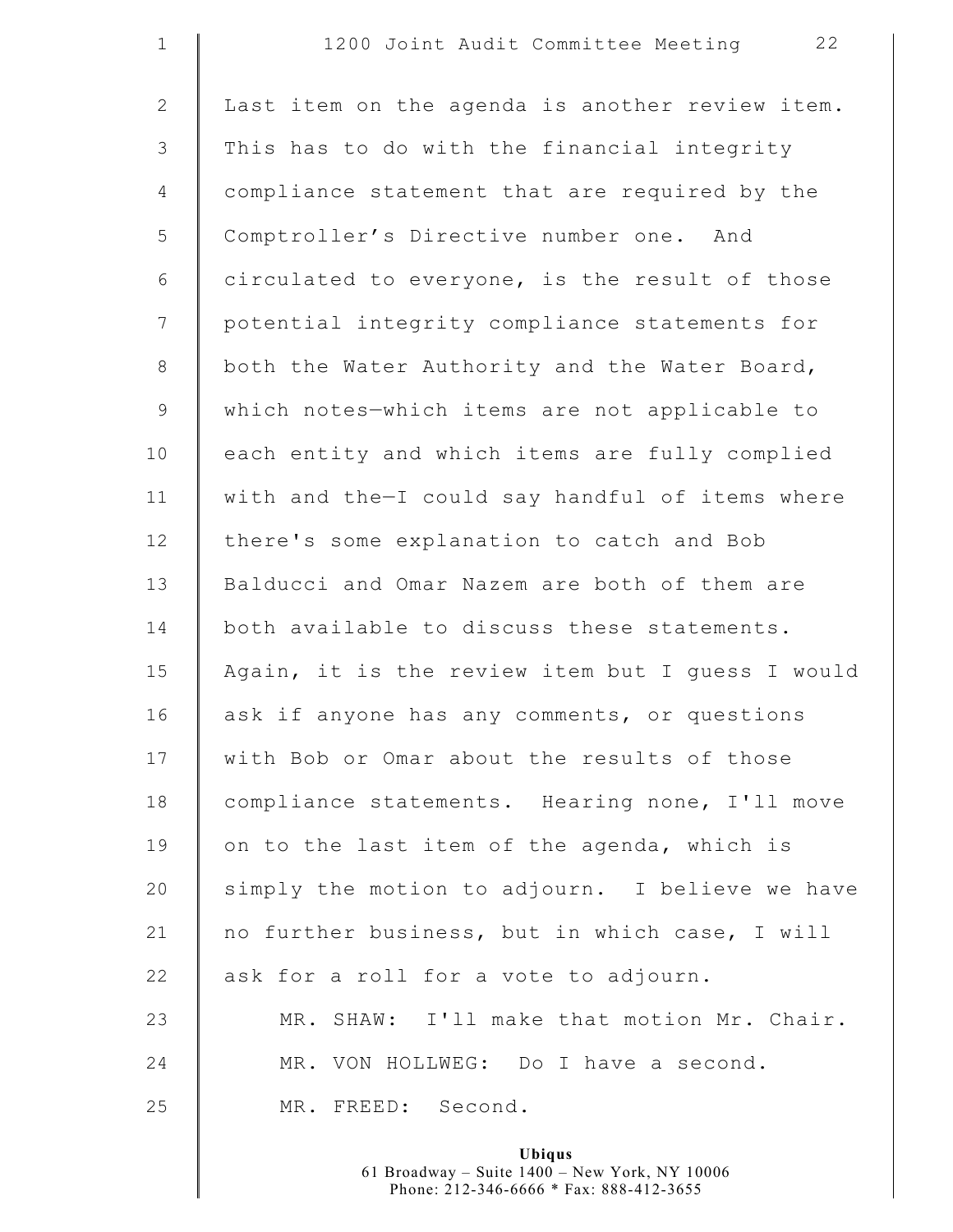| $\mathbf 1$    | 1200 Joint Audit Committee Meeting 23                                                                     |
|----------------|-----------------------------------------------------------------------------------------------------------|
| $\mathbf{2}$   | MR. VON HOLLWEG: Mr. Carney, how do you                                                                   |
| $\mathfrak{Z}$ | vote?                                                                                                     |
| $\overline{4}$ | MR. CARNEY: To adjourn, sorry.                                                                            |
| 5              | MR. VON HOLLWEG: Mr. Freed?                                                                               |
| $\epsilon$     | MR. FREED: To adjourn.                                                                                    |
| $\overline{7}$ | MR. VON HOLLWEG: Mr. GOLDIN?                                                                              |
| $\,8\,$        | MR. GOLDIN: To adjourn.                                                                                   |
| $\mathsf 9$    | MR. VON HOLLWEG: Mr. SHAW?                                                                                |
| 10             | MR. SHAW: To adjourn.                                                                                     |
| 11             | MR. VON HOLLWEG: And I too, voted favor of                                                                |
| 12             | adjournment. The - - committee meeting is now                                                             |
| 13             | adjourned. Thanks, everybody, for your                                                                    |
| 14             | participation, and once again, good job by all.                                                           |
| 15             | [END RECORDING]                                                                                           |
| 16             |                                                                                                           |
| 17             |                                                                                                           |
| 18             |                                                                                                           |
| 19             |                                                                                                           |
| 20             |                                                                                                           |
| 21             |                                                                                                           |
| 22             |                                                                                                           |
| 23             |                                                                                                           |
| 24             |                                                                                                           |
| 25             |                                                                                                           |
|                | <b>Ubiqus</b><br>61 Broadway - Suite 1400 - New York, NY 10006<br>Phone: 212-346-6666 * Fax: 888-412-3655 |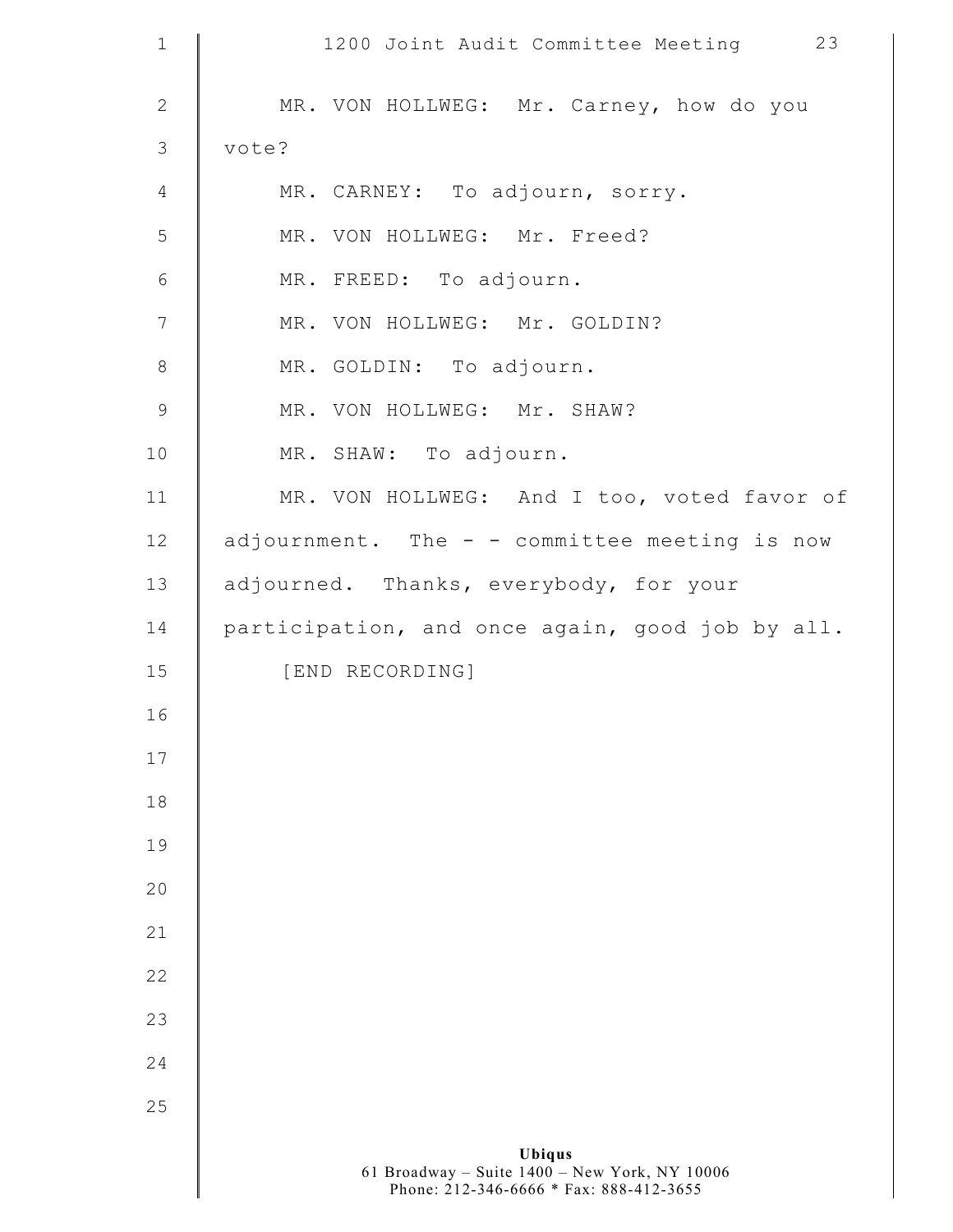2

3

4

1 | 1200 Joint Audit Committee Meeting

24